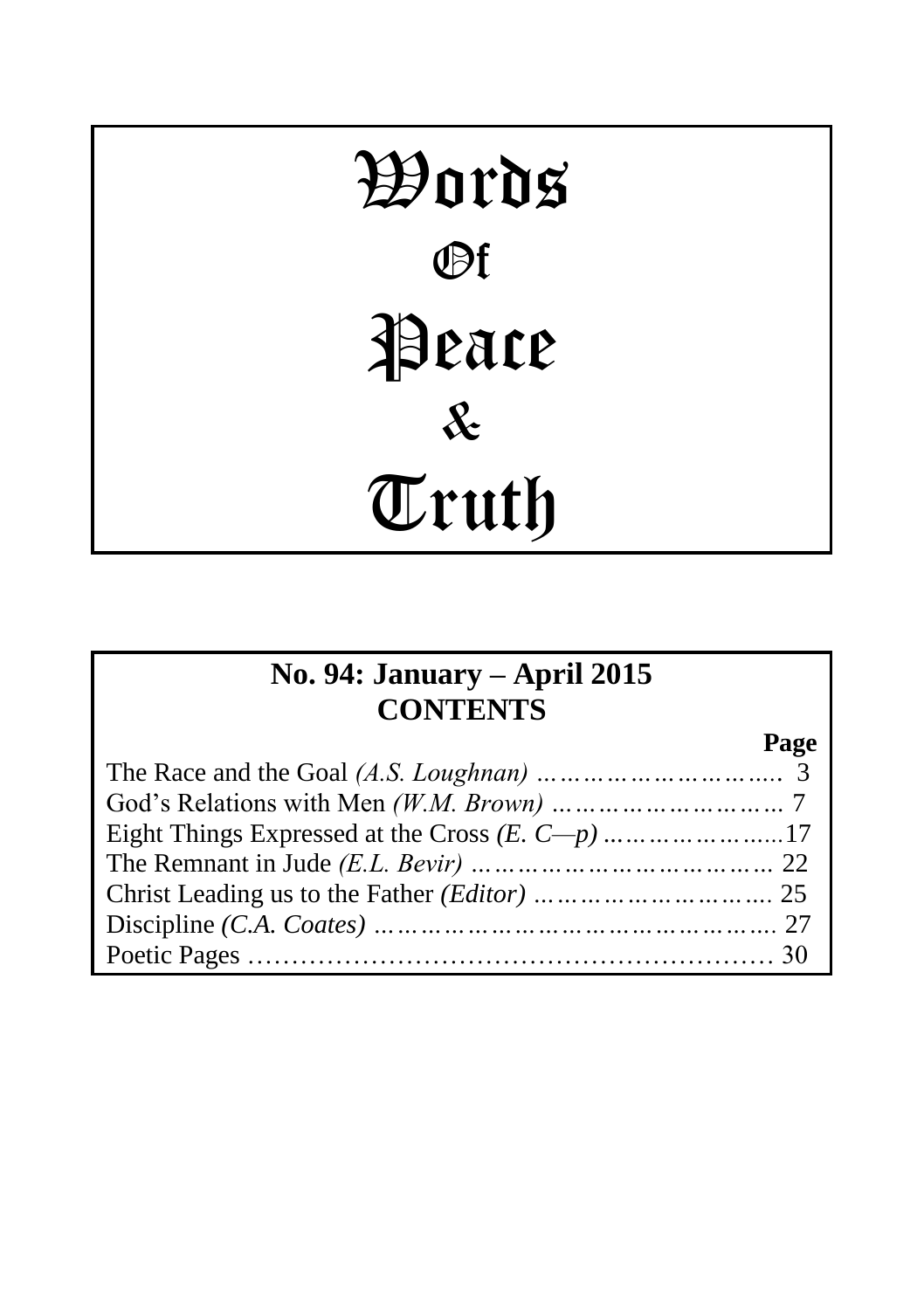## **WORDS OF PEACE & TRUTH** *(Esther 9:30; see also Zechariah 8:19)* **NO. 94: JANUARY – APRIL 2015 Editorial**

This is the first issue of WPT in 2015 (I apologise for its late appearance) and as one year follows another every true lover of our Lord Jesus must wonder if *this* is the year in which He will call us away. The lady who wrote the poem which appears on page 31 was clearly waiting for that moment. May this be true of us all – or do we still linger over cherished ambitions for this present scene? Undoubtedly it is those who long to be with the Lord who are of greatest service to Him in any work that remains in his will to be done before He returns. The apostle Paul was a great example of this: see Philippians 1:21-25.

But we should not be thinking only of our relief at the moment when the Lord Jesus calls us up to Himself (1 Thessalonians 4:16, 17). The great event before our hearts should be the glorious appearing of Christ, "when He shall have come to be glorified in His saints and wondered at in all that have believed" (1 Thess. 1:10). Then the One who was here on earth as the lowly Jesus of Nazareth, and suffered rejection and shame, will come in power and glory as King of kings and Lord of lords, take up the rights which were once denied Him, put down every form of wickedness and rule for the glory of God. So Paul wrote of a crown of righteousness being laid up, not only for himself but also for "all who love His appearing" (2 Timothy 4:8).

In the meantime, the list of saints afflicted in various ways seems to grow ever longer and I trust that the article and poem about the way the Lord chastens us in His love will bring comfort.

*G.S.B.*

*Editor: Geoffrey S. Bacon, 58 Byron Avenue, Coulsdon, Surrey, England. CR5 2JR Website:* www.wordsofpeaceandtruth.co.uk *E-Mail:* [bacon707@btinternet.com](mailto:bacon707@btinternet.com) *Tel: 020-8660.2915*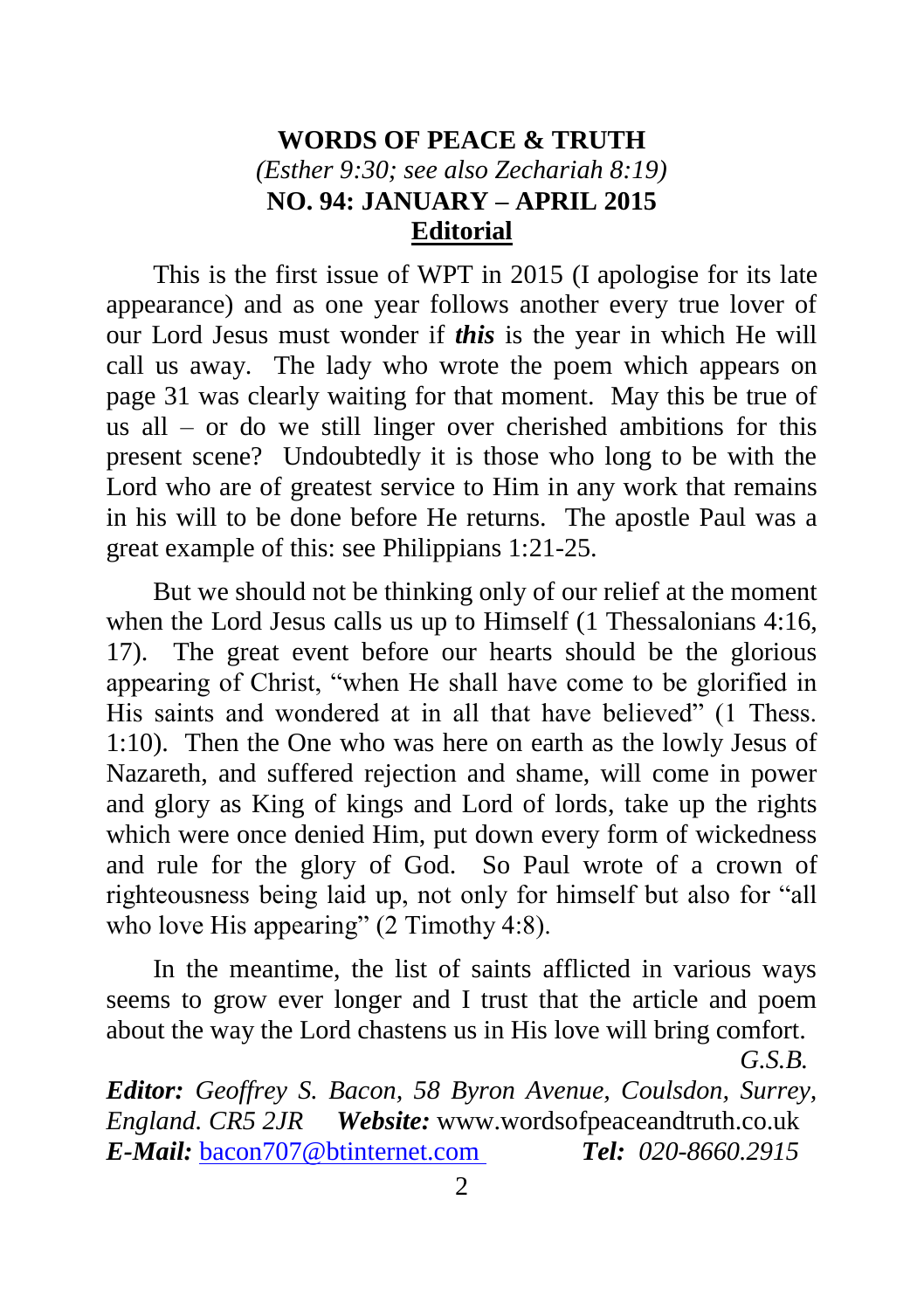## **THE RACE AND THE GOAL** *Romans 6:6-12; Colossians 2:6 and 3:1-5*

I HAVE referred to these verses in connection with the subject of "the race set before us" and the goal, which is Christ in glory.

Paul had been so taken possession of in his affections by personal acquaintance with Christ that he could say to the saints "Be followers of me, as I also am of Christ." In the Epistle to the Philippians he presents himself simply as the servant, or bondslave of Jesus Christ. It is not as apostle that he writes, to unfold the great truths of Christianity, but simply as a Christian, to stimulate others to follow hard after Christ, as he was himself doing. And this is important, because as apostle he had a place which no other had, while all that was true of him as a Christian is possible also for us. As believers in Christ we learn that we too are called to be His bondslaves, and we all ought heartily to take this place. The bondslave is the purchased property of his master, who has absolute control over him, and Paul gloried in this thought in his relation to Christ. If at liberty he was Christ's slave; if in prison, still *His* prisoner, and content to be wherever his Master placed him, or allowed him to be placed. The love of Christ had captivated and was still constraining him, so that he was prepared to endure anything for Him, and was only desirous to reach Him where He is. He makes known to us this secret in 2 Corinthians 5:14, 15. This is the true Christian path and it is a very simple one, though there be no room in it for the flesh. You may say it makes great demands; but there really is no other for the Christian.

This raises the question: why are we left here on earth as Christians? God could have taken us away to heaven immediately we were converted – but this is not generally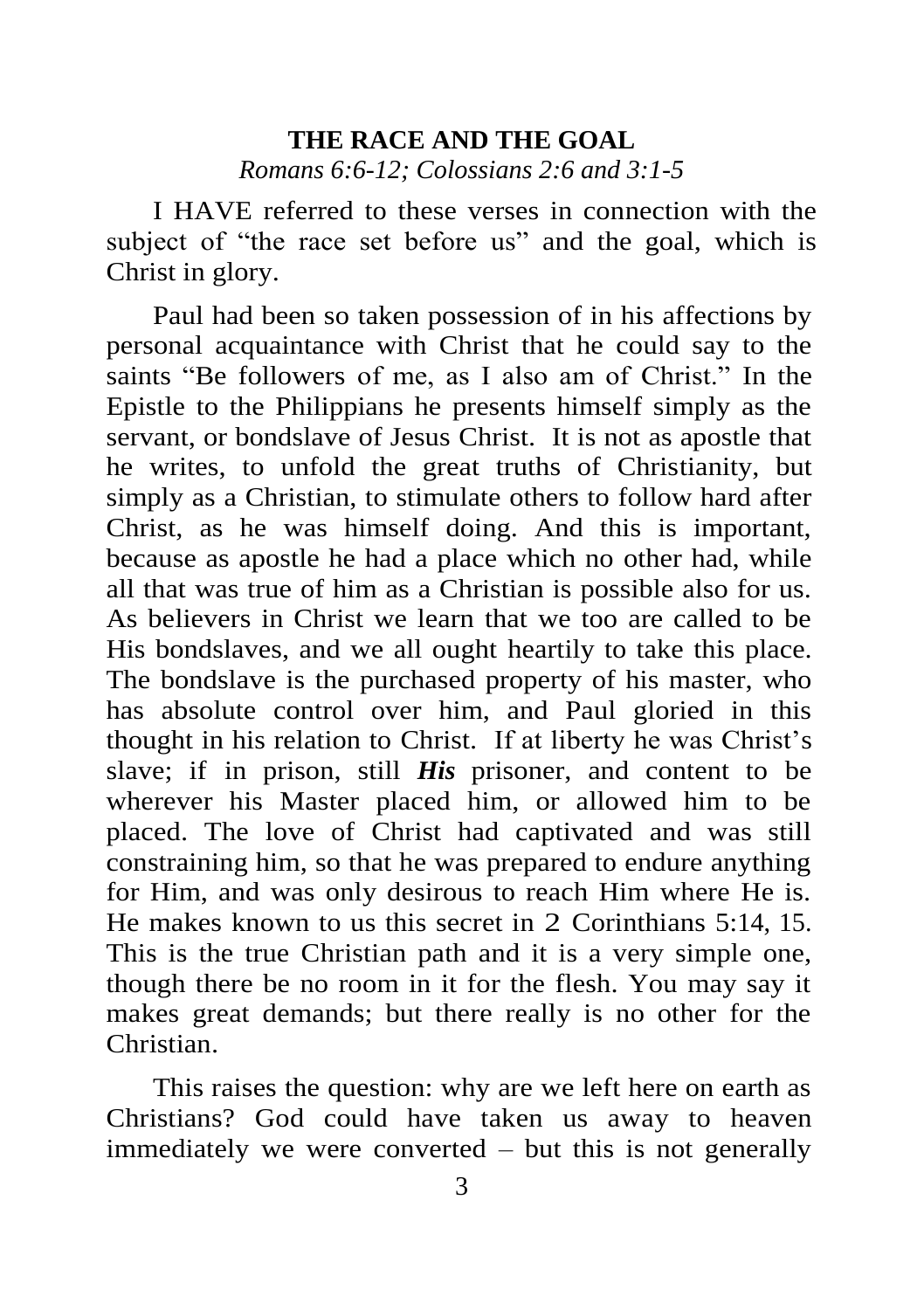His way. The thief, who was converted on the cross at the very last hour of his life, went straight to the paradise of God that day. There have been many death-bed conversions since, we know. But, as a rule, Christians are left many years on the earth and it is important that we should understand the object God has in view in this.

It is that Christ may be formed in us by the work of His Spirit in our hearts (Galatians 4:19) and that thus, during His absence in heaven, there might be a living witness to Him on earth. As God said of Israel in days gone by, "This people have I formed for myself; they shall show forth my praise" (Isa. 43:21). So now the beautiful moral traits of Christ are produced in His own down here as this formative work of the Spirit proceeds. Let us see to it that we are not grieving the Spirit and so hindering His work.

It is a blessed thing to be turned to God in early years and then to accept the truth that you are not your own but "bought with a price," bondslaves of Christ and of God, to be here henceforth for His glory in the path of His will.

And this is the thought of God for us: may we have grace to answer to it!

But to do so we must have Christ Himself, where He is in glory, as the goal to which we are running. Doctrine of course is most necessary – we cannot get on without teaching – but there is great danger of making a mental study of doctrine and so missing the whole object of it, which is that we should be so affected by it, in the Spirit's power, as to become different kind of people.

Paul, the Christian, in this Epistle to the Philippians, is the expression of the moral effect upon himself of all the truth which he sets forth, doctrinally, in his other epistles, so that he can exhort others to be "followers together of me, and mark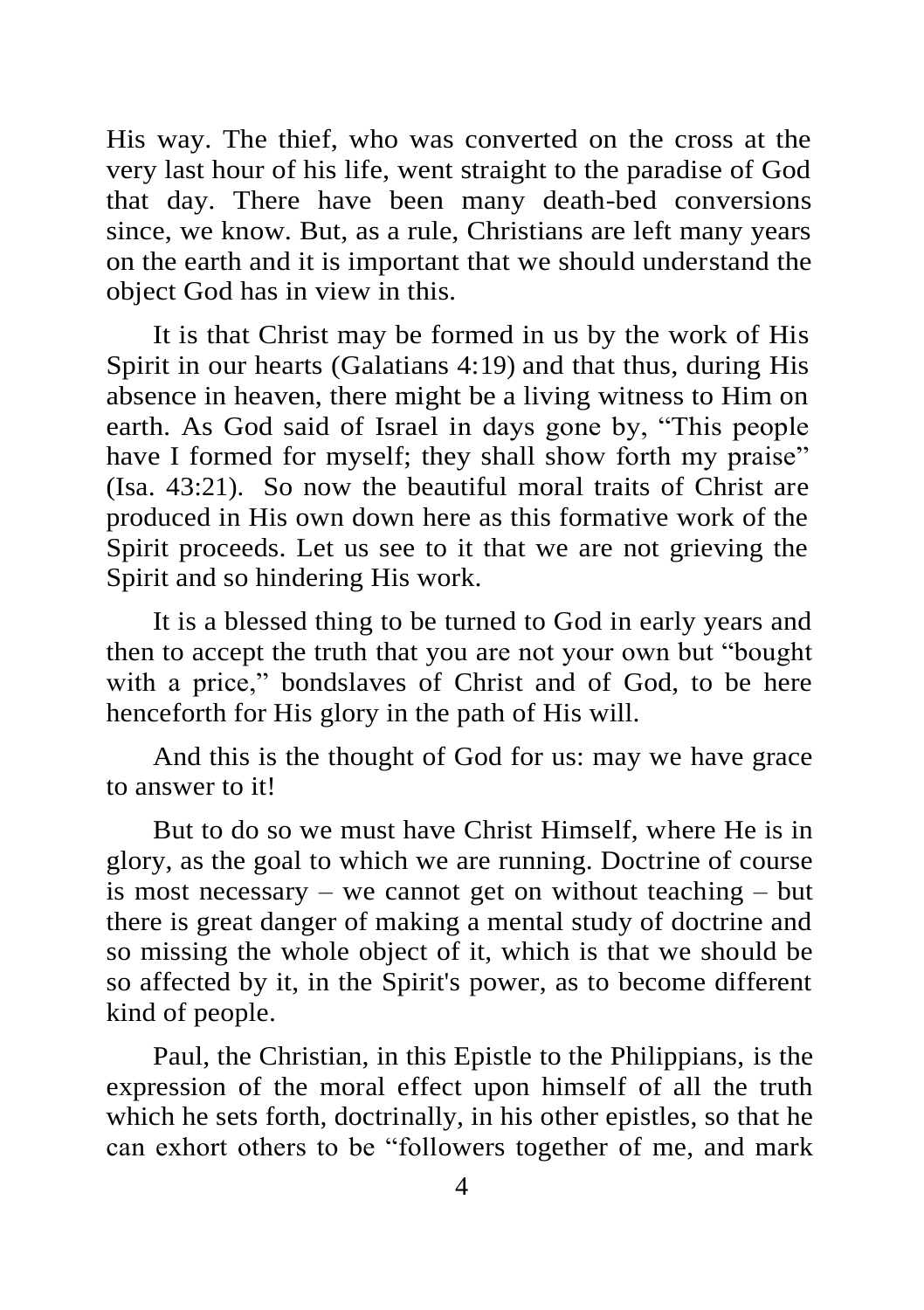them that walk so." The Christian's safety is to rejoice in the Lord (chap. 3:1,2), to have Him as the Object of the heart and so to exclude those idols which would usurp His place and God's place in the heart.

Oh, that the living, glorious Christ may be so before our souls in His great love that we may be constrained to go after Him – to press toward the mark!

Coming now to Romans 6:6, we see the expression of His great love to us in this, that He endured crucifixion as God's judgment upon "our old man," so that we might not be in slavery to sin. We are entitled *to know* that "our old man has been crucified with Him," and as those that have died in His death we are "justified from sin" (v.7). It never can be laid to our charge. But then it is the love of Christ, in going thus into death for us, which has secured us this liberty, and the effect it has upon us is to draw our hearts in the response of love to Him. So we are prepared to start upon the race to reach Him where He is. It is love to Him, in response to His great love for us, which starts us, and He values the affections of His own.

Then, passing on, let me ask, Have you ever weighed verses 10 and 11? The first speaks of *Christ*, the next of *us.* "In that He died, He died unto sin once." It is not sins which are in view here, but the principle of sin. He came into a world characterised by sin, *i.e.,* lawlessness and independence of God, but He loved righteousness and hated lawlessness. Then at the end of His pathway of perfection, lifted up upon the cross, He was *made sin* for us, bore the judgment of God upon it, and passed out of that condition by death. He lived always to God when in this world of sin, but now He lives to God where sin can never come, and in verse 11 we are exhorted to reckon ourselves to be dead indeed to sin, as identified with His death, and alive to God in Him, Christ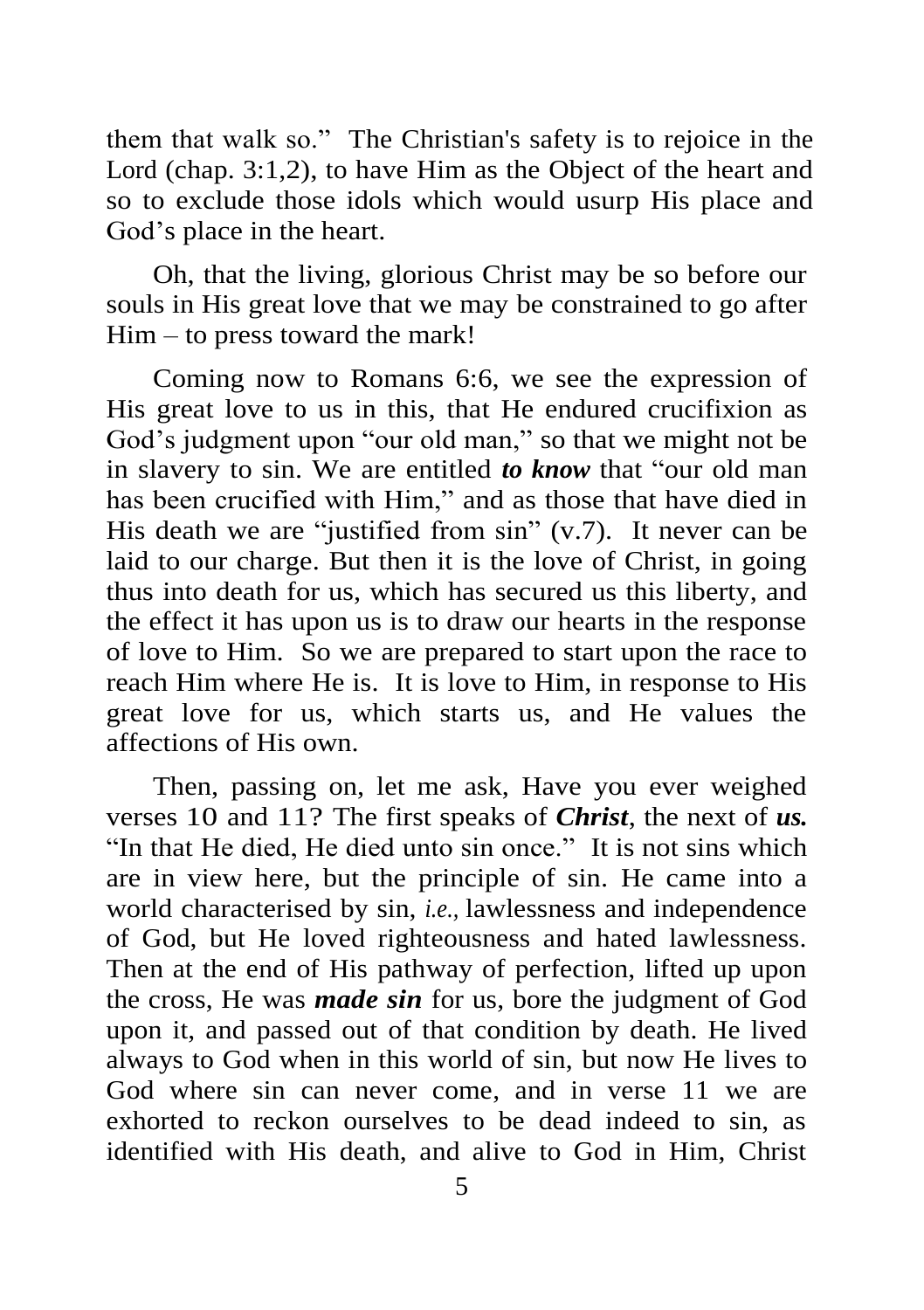Jesus our Lord.

But what I desire to emphasise is that He endured all this because of His great love for us, and He looks for response from our hearts. Paul is an example to us of a heart wholly won, and his controlling desire was, in his own words, "that I may know him." May this be the case with us too!

Now Colossians carries us further than Romans. In this latter epistle we see Christ risen from the dead, and alive to God, after having died to sin once for all; and we are entitled to reckon ourselves dead to sin and alive to God in Christ. But in Colossians we are taught to take resurrection ground, as RISEN WITH CHRIST. These three last words are the key to the teaching of this epistle, and they are not found in Romans. They speak of new ground taken, and not merely of clearance from liabilities and of a new life upon the old ground.

This new ground is that upon which God sees His saints to-day, and their privilege is, by faith, to take account of themselves as God takes account of them. Here is the verse: "Buried with him in baptism, wherein also ye are risen with Him through the faith of the operation of God, who hath raised Him from the dead" (chap. 2:12).

There are thus three steps in faith:

(1) Faith in His blood (Rom. 3); (2) Faith in God who raised Christ from the dead (Rom. 4) and (3) Faith in the operation of God, by which we are *risen with Christ.* Until this last step be taken we are not on proper Christian ground in our soul's apprehension. It becomes us therefore to ask ourselves whether we have taken it. If we have, then our desire will be, as Paul's was, to reach Christ actually where He is in glory.

Let us beware then of taking up Christian doctrine as a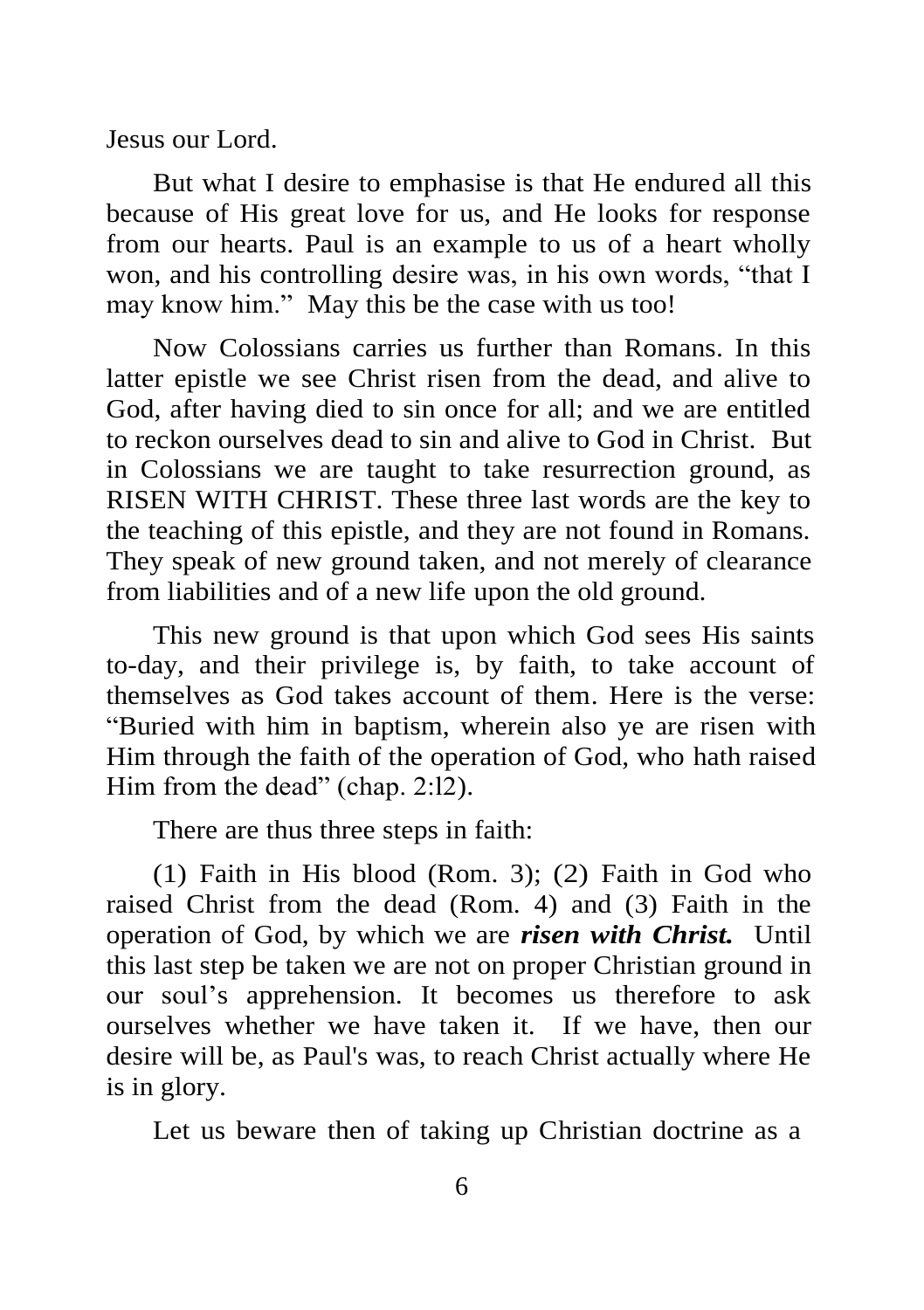mental study, but rather seek grace to set our mind on things above, where Christ is sitting on the right hand of God. So the Spirit of God will lead us on, weaning our hearts from all that is on the earth, and fixing them more and more upon Christ as their Object.

The Lord grant it for His name's sake. *Revised notes of an address by A.S. Loughnan, reproduced from "The Believer's Friend" (1910).*

#### **GOD'S RELATIONS WITH MEN**

Revelation 4:11; Jude 24, 25; Philippians 4:20

I SEEK help to speak about God, and the blessed relationships in which He would have us to know Him and to worship Him. These scriptures refer to Him as our Creator, as our Saviour, and as our Father.

When we speak of God as Creator, we are thinking of Him in the very widest way, for we form part of a vast creation, which evidences His eternal power and divinity. It displays His infinite power and wisdom, raising Him in our thoughts far above the most elevated of His creatures. He is the eternal God, and in the light of the New Testament we can speak of Him as Father, Son and Holy Spirit, for each Person of the Trinity, so known to us, is God fully, absolutely and eternally, co-equal in being and glory from all eternity. I feel this to be the most profound and holy matter we could speak about, and yet it affects the youngest of us, because the knowledge of God is the very basis of our relations with Him. It is where we all begin and, in a sense, it is where we all end.

The Holy Scriptures speak to us first and foremost about God. They begin in that majestic way, which must impress every sincere soul that opens the holy pages of Scripture – "In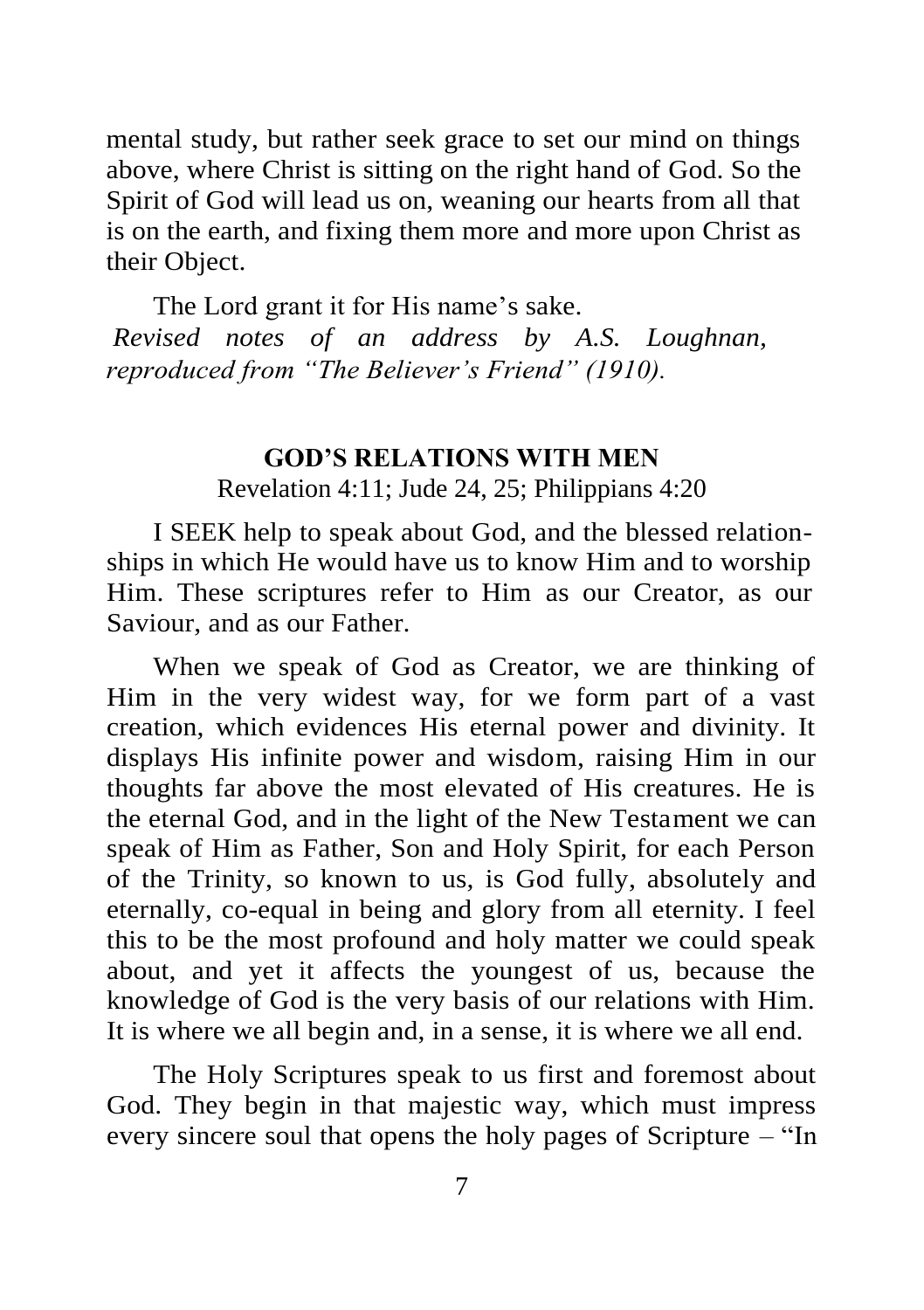the beginning God." We are brought to a point where our minds cannot penetrate, to the verge of eternity, and we are in the presence of a Being who is infinite, who has no beginning and no end, eternal and supreme. The very name, God, indicates His supreme and infinite power, and it is thus that He would first present Himself to the creature. So we have God before us, the One who created the heavens and the earth, and as we read the Holy Scriptures, the wonderful record of His ways with men, the revelation of His thoughts, purposes and counsels, we are brought to the moment when it is said, "that God may be all in all" (1 Cor. 15:28). How much lies between those two points of time! The expression "in all" involves that myriads of persons like ourselves have been brought to the knowledge of God. He has become known in their hearts, minds and affections so that He is the supreme Object of their worship. He dwells with them and in them, in that blessed and holy intimacy which He has brought about, in accordance with His own eternal counsels, but all through the Lord Jesus Christ coming into manhood and that great work of redemption upon the cross, where He shed His precious blood, so that God might have a righteous basis for persons like ourselves to be at home in His presence. And then the Holy Spirit has been given, that we might have nearness inwardly and consciously, and have capacity too, to answer to God in praise and worship.

I believe the Lord Jesus would impress the youngest heart with the thought of God's glory as the Creator. It is where we begin in our thoughts of God. The Preacher speaks to his hearers and says: "Remember thy Creator in the days of thy youth" (Ecclesiastes 12:1), as though he would fortify us in the days of our youth to remember our Creator. We are not to remember Him with any sense of dread or terror, but to have a right and holy fear of God. We are to reverence Him, but at the same time we are to be assured of His deep and personal interest in us.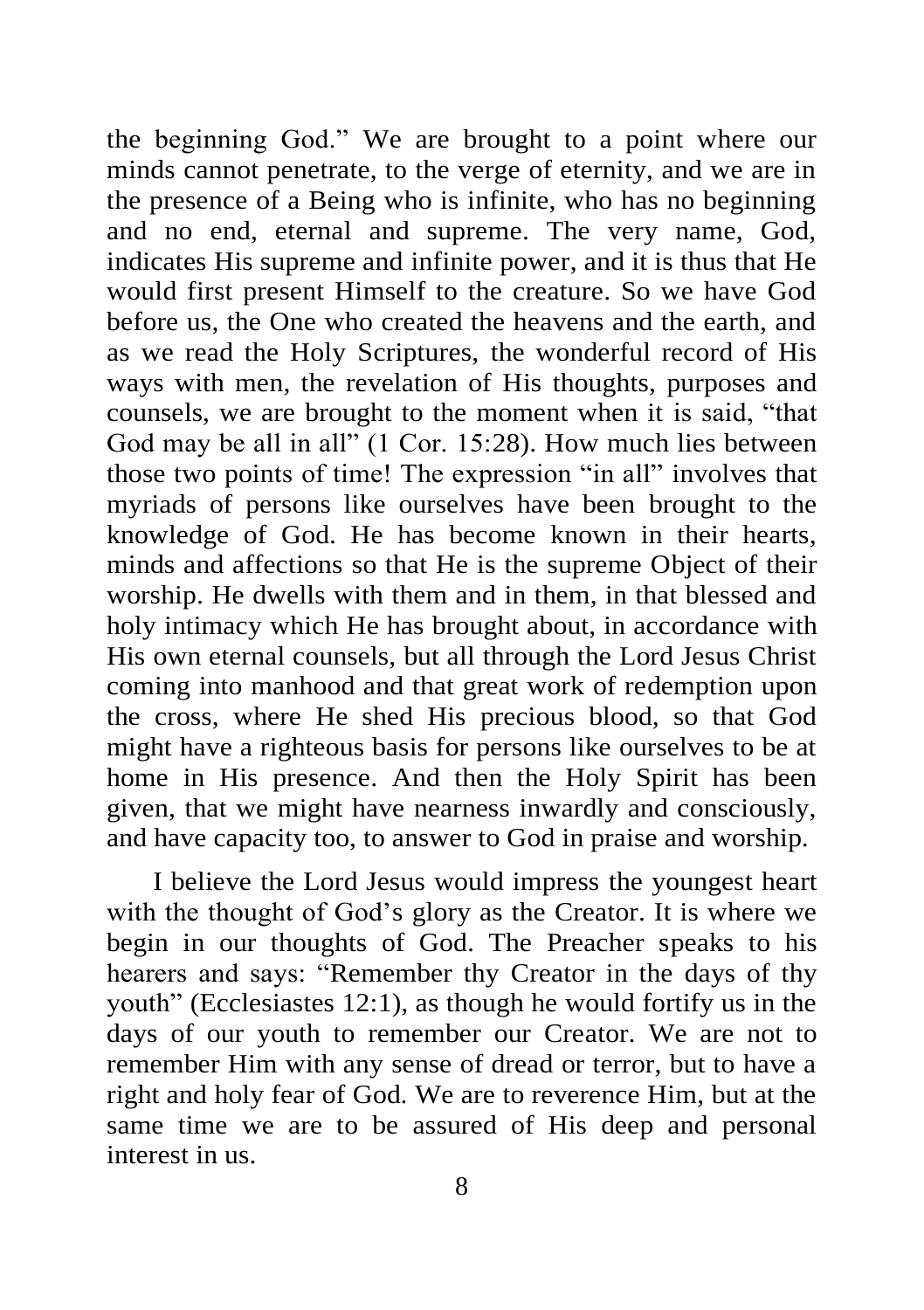The verse in Revelation 4:11 is a wonderful ascription of praise coming from the twenty-four elders. The elders suggest maturity in the knowledge of God, and how they worship Him and speak about Him. There are many in these days, who speak about God in a distant kind of way. Pure and simple atheism is not in fashion at the present time.\* Men have learnt enough about the wonders of creation at least to see the folly of ruling out a supreme Being; but then even "demons believe and tremble," and they will not refuse such a thought as that. What Satan would seek to do with each one of us is to weaken the sense of a *personal* Creator, who desires that we should know Him and who has moved towards us, so that we should be at home in His presence. This is what is brought out so wonderfully in the Scriptures. "Thou art worthy, O our Lord and our God, to receive glory and honour and power; for thou hast created all things, and for thy will they were, and they have been created." God has not just operated in some distant or haphazard way, but He has created all things in pursuance of a great and wonderful plan for His own will and pleasure. We have been set in His creation to be for His will, not for our own pleasure and self-gratification.

Then God as the Creator has thought about His creature; He has taken account of the needs of His creature. He upholds all things and sustains all things in life. It is not as we might make a piece of machinery and start it in motion, and leave it to work for a time, but all life depends continually upon God Himself. So scripture says, "If He only thought of Himself, and gathered unto Him His spirit and His breath, all flesh would expire together" (Job 34:14, 15); and Daniel could say to one of old, "the God in whose hand thy breath is, and whose are all thy ways, hast thou not glorified" (Daniel 5:23).

\**In the half-century since this address was given atheism and evolution have been revived very aggressively – Ed.*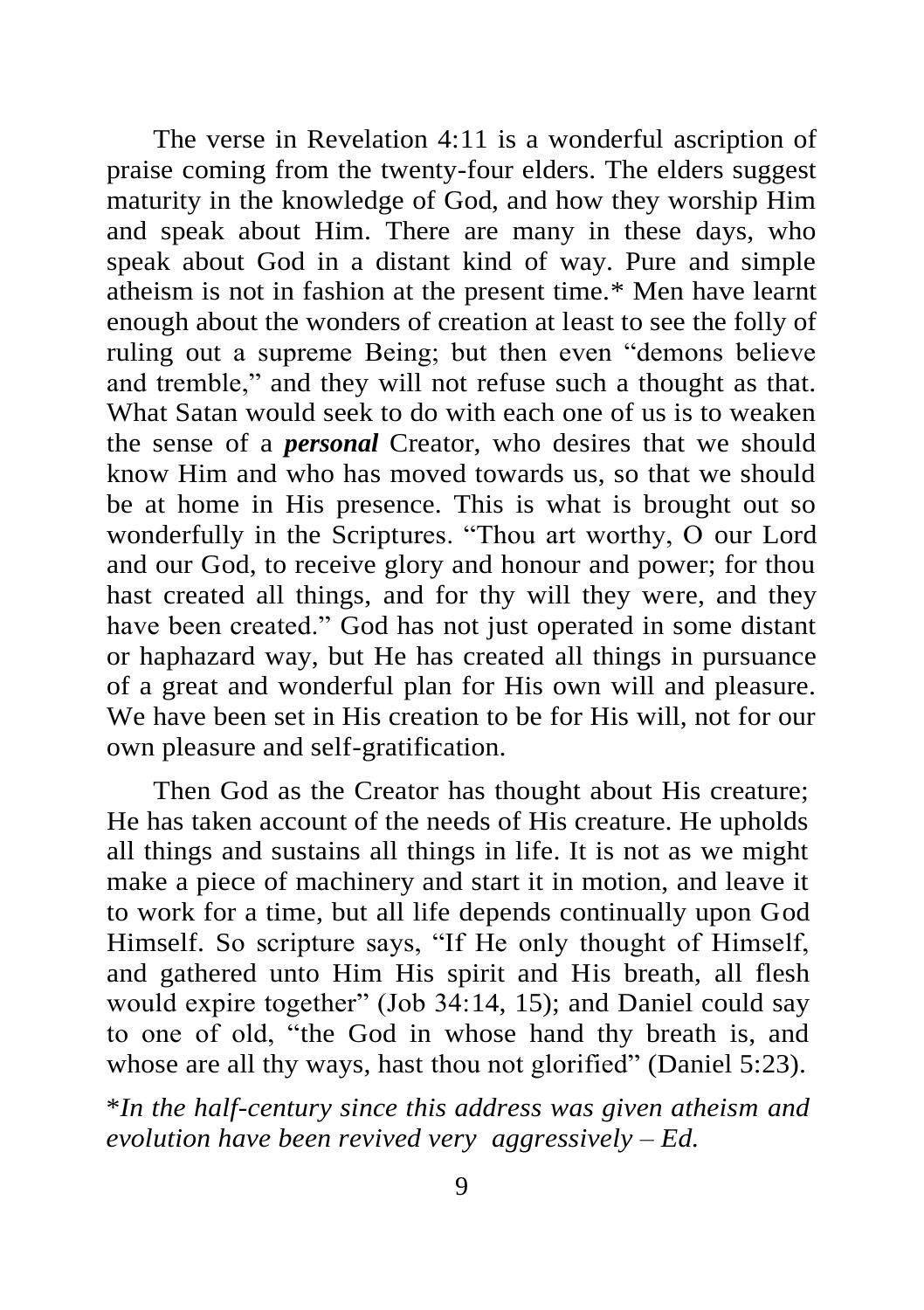We need to be further impressed with the majesty and glory of creation. Satan in these days has energised men to bring forward all kinds of ideas and theories, often promulgated with a great show of finality, as if they were proved, but they are not proved. They are to a large extent the product of man's imagination and unbelief in order to shut out from our hearts the sense of a personal God who created and sustains all things and for whose will they were and have been created.

It is also said in Hebrews 11:3 that "the worlds were framed by the word of God." That brings out the personality of God. "He spoke, and it was done; he commanded, and it stood fast" (Psalm 33:9). That is the God who is your Creator and whom you are to remember in the days of your youth, and we are to remember Him continually. Peter in his epistle encourages Christians in their sufferings to "commit their souls in well doing to a faithful Creator" (1 Peter 4: 19). So the thought of a faithful Creator is to enter into our thoughts at all times in our lives.

Then we have received our spirits directly from God. God has ordered that we have our fathers and our mothers; it is part of His wise ordering in creation that we should thus come into the world, but our spirits have come directly from God. Scripture says that the spirit returns to God who gave it, and that distinguishes mankind from every other part of the creation. That is God's ordering in regard to men. I am speaking of the human spirit. Other living creatures are not said to have spirits in the sense that we have; for we have been formed in the image and likeness of God, so that we might have to say to God, and that involves that our souls and spirits are immortal. Death is not the end; the spirit returns to God who gave it. This enhances to us the greatness and glory of the Creator and raises exercises with each one of us as to our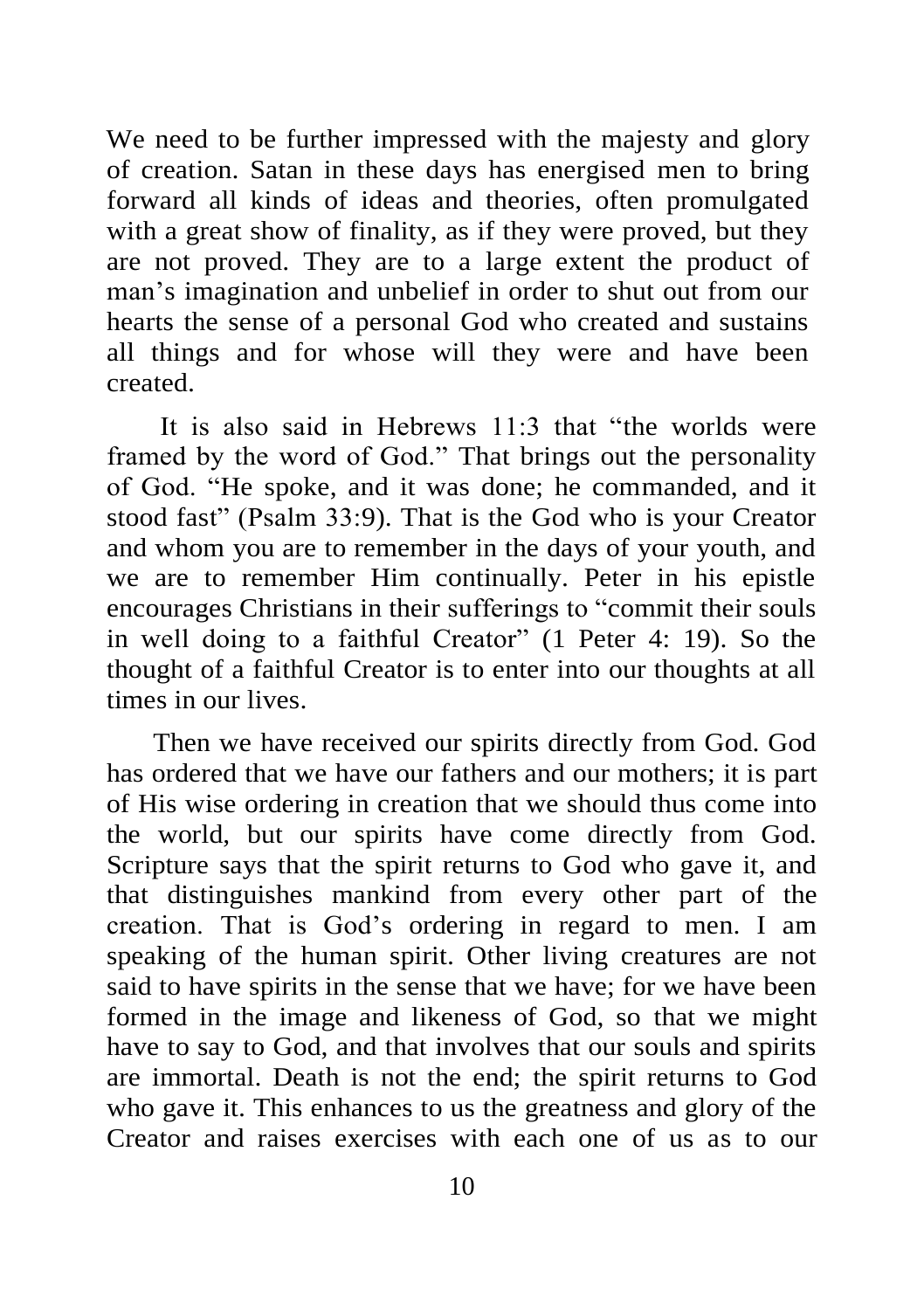relations with Him, for we must have to do with Him directly. We must spend eternity either in His presence or at a distance from Him.

The Lord Jesus, when He was here, loved to speak about God and of creation. He spoke about the lilies, the ravens, and the natural objects with which the disciples were acquainted. There are things which form part of our lives and which we may take as a matter of course, but as we come under the teaching of the Lord Jesus and of the Holy Scriptures, we learn to connect them with God. I would counsel the young people, when you go out into the country for your holidays and see the wonderful works of God, to let your mind connect them with God Himself. Let there be a touch of thanksgiving and praise to God. Then all the mercies, the relationships of life and the human affections with which we are surrounded, would be used to give us a blessed understanding of God, who framed and formed these relationships for our happiness, so that there might be an answer in thanksgiving and praise to Himself. We are not to be like those at the beginning of whom it could be said, "they glorified him not as God, neither were thankful," Romans 1:21. That was the beginning of the decline and the terrible descent to the heathen world, which we see around us. They left God out of their minds as their Creator and they came under all the darkening power of Satan, the god of this world.

The next great theme is that God is our Saviour. What a blessed light in which God has been pleased to present Himself, and how soon the light of it came into His ways! We see from the early chapters of Genesis how soon sin came into the creation, Satan, the serpent, introducing wrong thoughts of God and distrust of God into the heart of man, and how God came in, as He had to, in holy and just retribution and judgment, but how at the same time He brought in the light of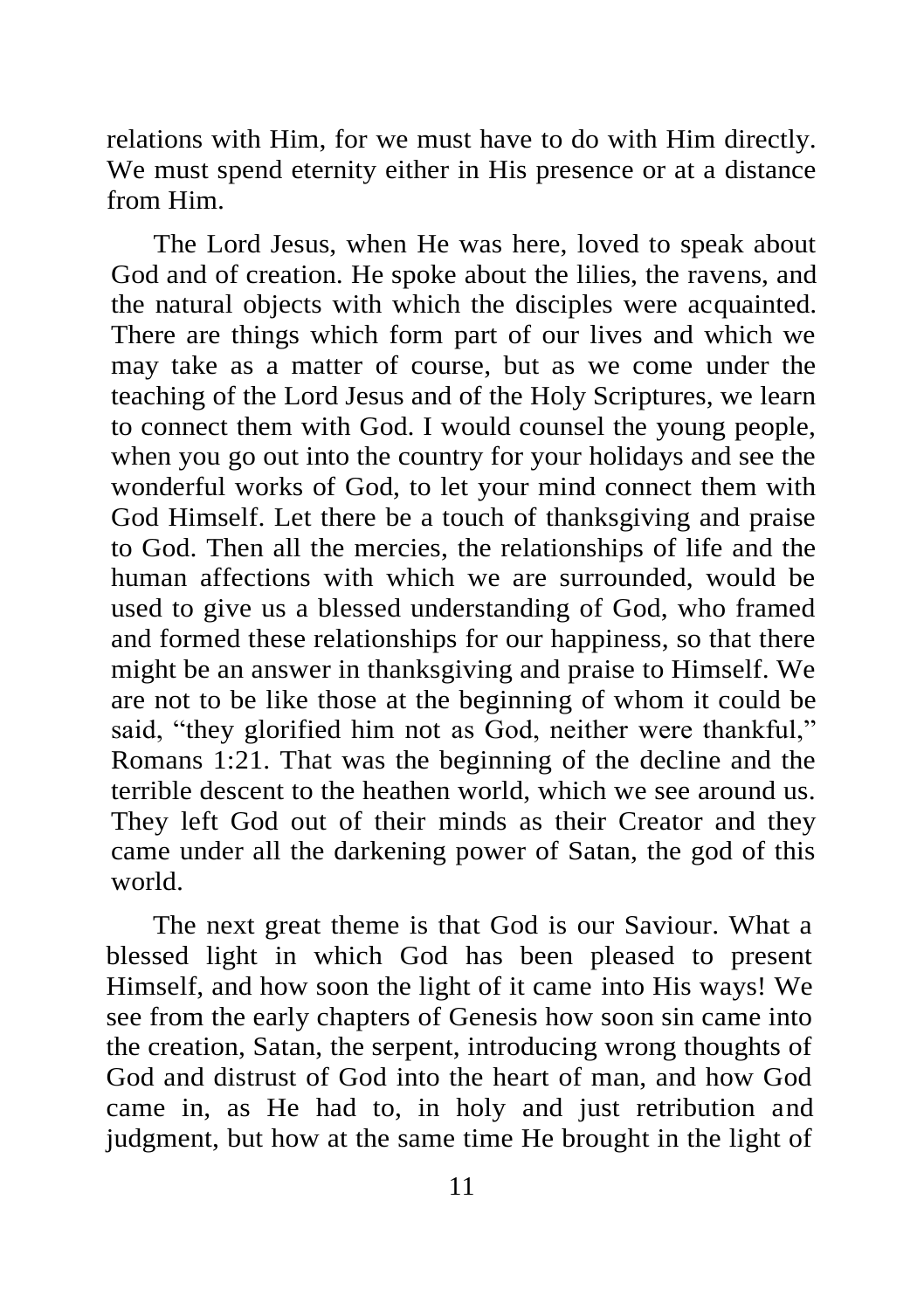salvation and redemption. God has righteous claims in regard to salvation and redemption. God has righteous claims in regard to our responsibility before Him. Sin brought in distance and God cannot tolerate sin, so that further thoughts about God are coming forward, not only His wisdom, power and goodness as a Creator, but His righteousness, holiness and hatred of sin. Then over against the dark background of man's sin and God's righteous judgment, the wonderful light of divine grace shines out in the prophetic word from the very beginning and is summed up in these three precious words, "God our Saviour." Those words are implied in the early promises which God made in the garden of Eden, pronouncing judgment upon the serpent, the man, and the woman, but speaking of the woman's seed – "he shall crush thy head, and thou shalt crush his heel," Genesis 3:15. We understand, in the light of the New Testament, that the power of Satan would be broken by One who would come into a place of suffering, indeed into death, to bear the judgment of God against sin, to taste death in all its reality as the power of Satan and the judgment of God, in order that men might be redeemed and brought to the knowledge of Himself. Then the nakedness of the sinners was clothed by God Himself. They had sought to cover their nakedness with fig leaves, as men will with their own efforts in one way or another, but God provided a covering which would meet the claims of His own justice. "Jehovah Elohim made Adam and his wife coats of skin, and clothed them," Genesis 3:21. How the grace of God shines out, throughout the pages of the Old Testament! People refer to 'the God of the Old Testament,' as though He were a different God altogether. Do not listen to these thoughts. It is the same blessed God that we know in Jesus, moving in His own way; the light shining out already in type and shadow, waiting for the moment when it would shine out in its full lustre when the Lord Jesus Christ came into this world. So we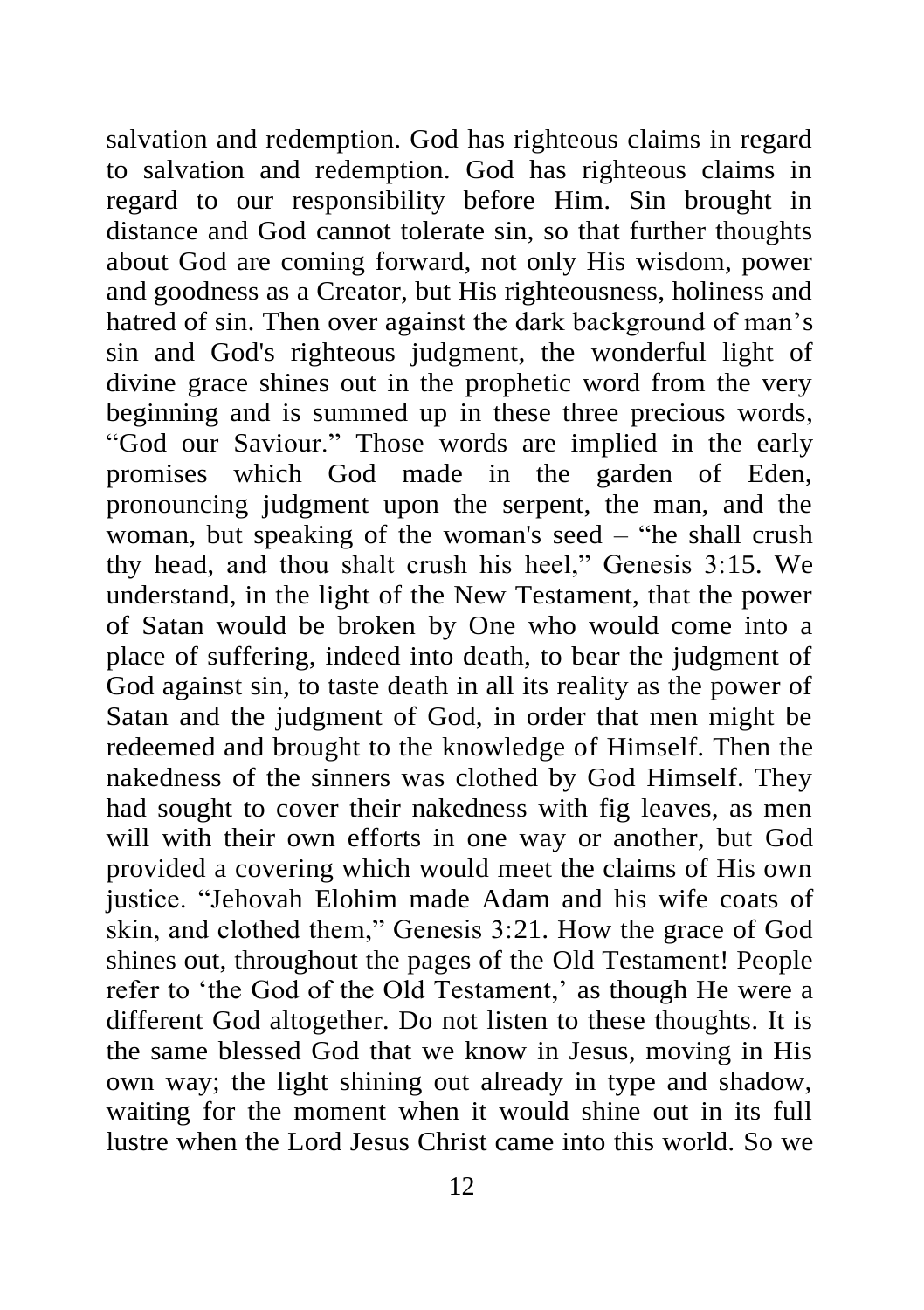find in the Old Testament, types of the Lord Jesus and His precious death presented by the Spirit in various ways, all leading up to the full disclosure of "God our Saviour."

The doxology in Jude sums up the impressions which the writer would desire to leave upon all our spirits. This book brings out all the sinfulness of man, the most terrible presentation of sin, because this is not the heathen world, but the Christian world. Apostasy is coming in, the darkening influences of Satan affecting the minds and hearts of professing Christians, who have the full light of God in revelation before them and the Holy Scriptures in their hands. So Jude leaves us with this most wonderful presentation of God: "To him that is able to keep you without stumbling, and to set you with exultation blameless before his glory, to the only God our Saviour, through Jesus Christ our Lord, be glory, majesty, might, and authority, from before the whole age, and now, and to all the ages. Amen." This brings before us the glory of this presentation of God, which He desires that every one of us might appropriate. It reaches out in its bearing to the whole of the human race, for "God ... desires that all men should be saved, and come to the knowledge of the truth" (1 Timothy 2:4). I would commend the epistles of Paul to Timothy and Titus as working out this wonderful title of God – "God our Saviour." All has come into display in the Person of the Lord Jesus, "the Man Christ Jesus." The seed of the woman, spoken of in the Old Testament, has now actually come into the world to save sinners, and He gave Himself a ransom for all, the great sacrificial basis on which this title of God rests eternally. He can save sinners in full consistency with all that He is, for the majesty and glory of His throne and His holy nature are brought into the greatest possible relief in the Person and the work of the Lord Jesus Christ. Salvation comes through believing the testimony that God is rendering by His Spirit. If you are not saved, you have the opportunity of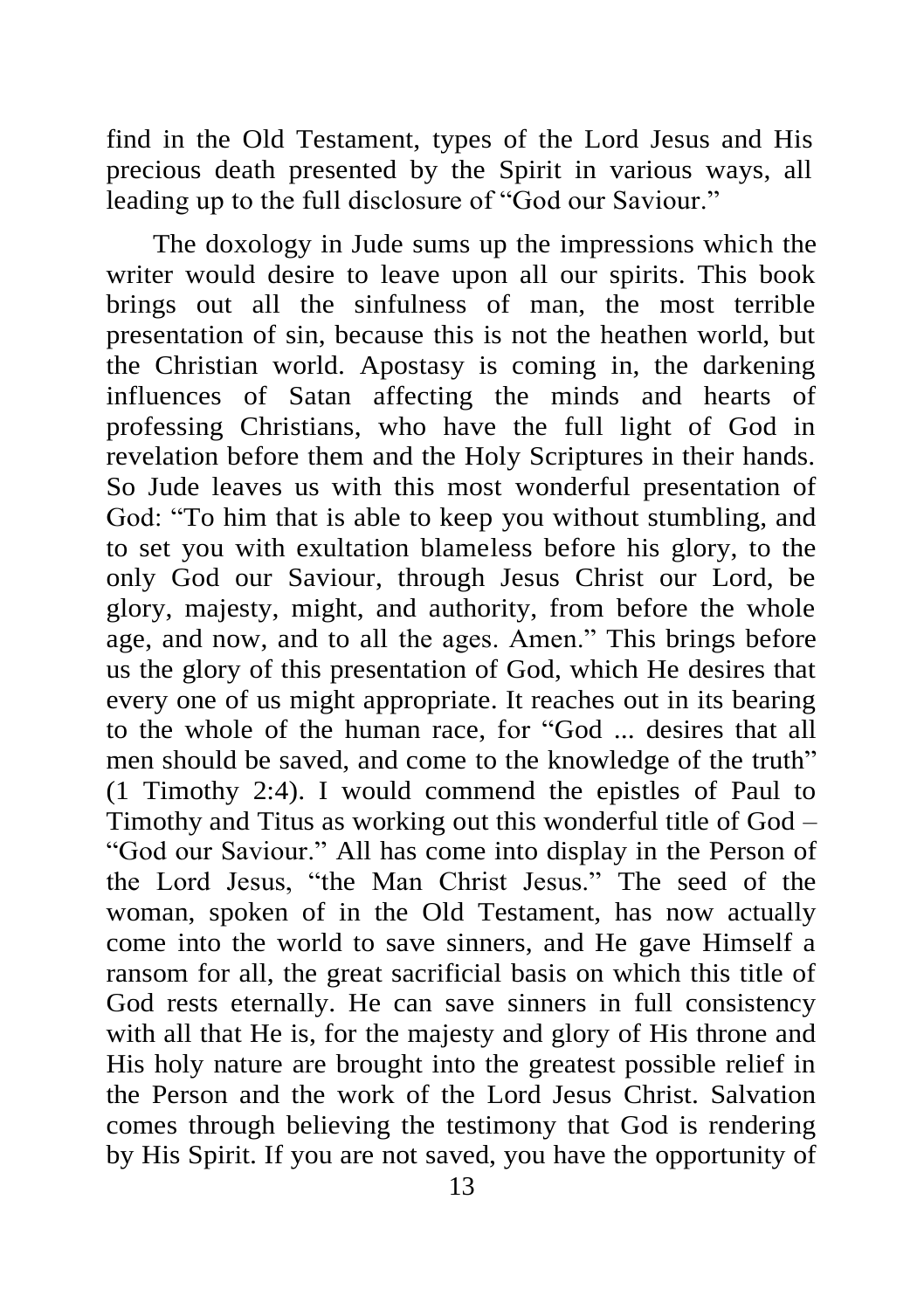turning to God in faith and putting your trust in the Lord Jesus, the One "who gave Himself a ransom for all."

There is something majestic and authoritative about the words of the Holy Scriptures, which must impress every sincere heart and conscience as being the real words of God. Paul's epistles to Timothy and Titus have especially in mind the days in which we live, presenting God in His majesty and glory, but at the same time in the blessed way in which He has drawn near to men in order to be known and loved and worshipped as "God our Saviour." The scope of the work of Christ reaches out in its efficacy to every man, woman and child, but only those who believe, who take their place in repentance and faith and trust in our Lord Jesus Christ, are brought into the blessed results. They can say "God our Saviour" from their hearts.

I would like to encourage the youngest believer to think of God and speak to Him and of Him in this blessed way. *God* is your Saviour. That wonderful Being, the blessed God, has been pleased to reveal Himself as your Saviour, so that you can think of Him as you think of Jesus, for Jesus is "the mediator of God and men" (1 Timothy 2:5). The Lord Jesus did not come to incline the heart of God towards men, or to reconcile God to men. He came to reconcile men to God. He came because God desired the blessing of men, to express the heart of God to men, and to bring us near to God in righteousness, holiness and peace.

Paul, writing to Titus, speaks of "God, who cannot lie" (Titus 1: 2), and he speaks of "the grace of God which carries with it salvation for all men," and then of "the kindness and love to man of our Saviour God" – expressions which the Holy Spirit would write upon our hearts so that we might have a deeper sense of the feelings of the blessed God in regard to men. He speaks of the Lord Jesus Christ, and then of the Holy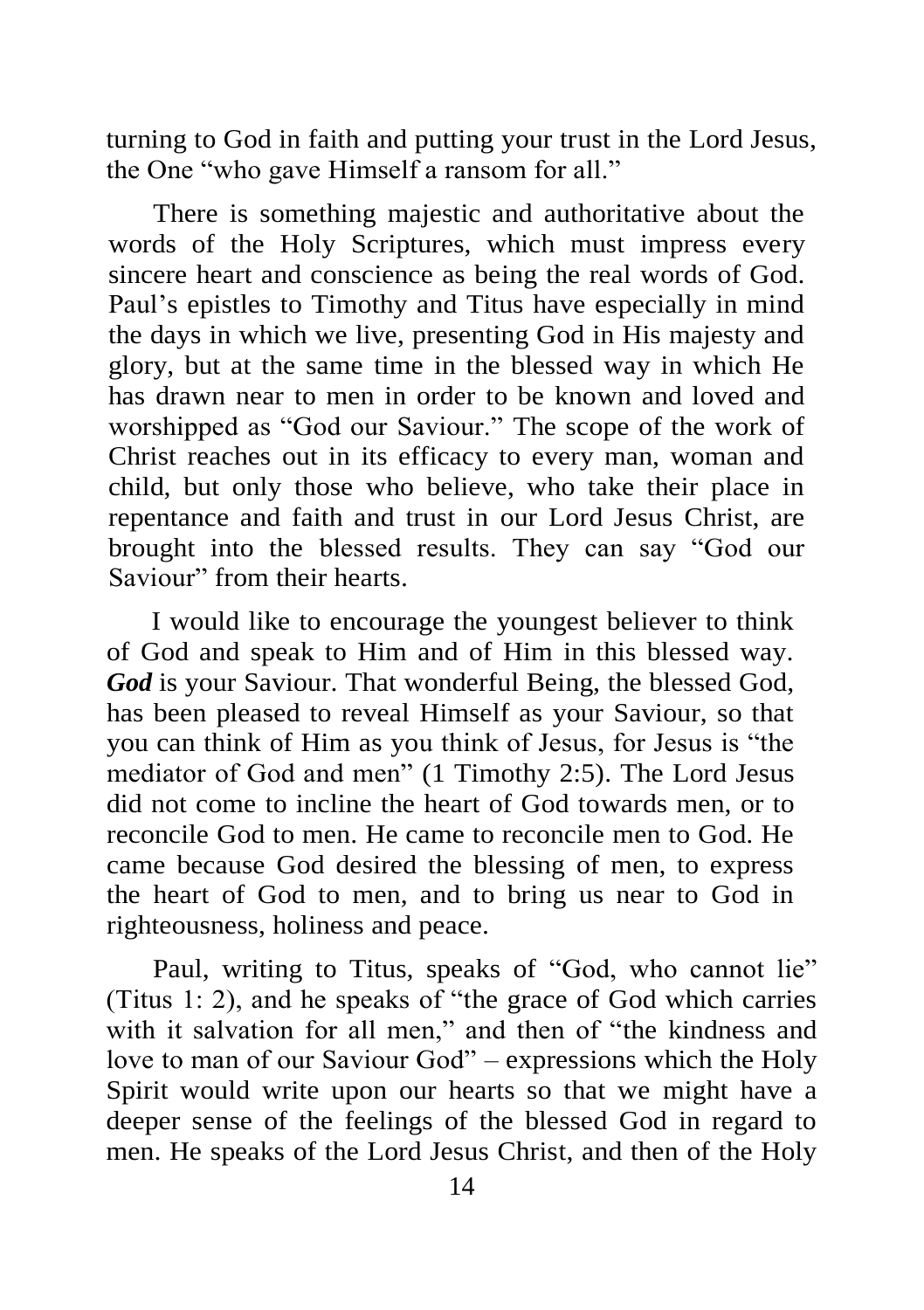Spirit "which He poured out on us richly," so that we might be completely free in our relations with Him, and be marked too as those who "adorn the teaching which is of our Saviour God in all things." As we go to our school or our daily work, as we live our lives at home and amongst our fellow-men, what a privilege and dignity to adorn the teaching of our Saviour God in all things! It may be that we are not in a position to say very much, but there is the testimony of our lives – subjection, righteousness, grace, forgiveness, yieldingness – the features which shone out in the Lord Jesus. What opportunities we have day by day to express something of the character of our Saviour God in all things! What a privilege is given to us, as knowing Him, to represent Him amongst our fellow-men! May we all have a fresh apprehension of the blessedness of knowing God as "our Saviour God," implying as it does, the mission of the Lord Jesus, the glory of the work of redemption, and also the blessed operations of the Holy Spirit in our hearts.

In the epistle to the Philippians, chapter 4, we have that wonderful verse, "But to our God and Father be glory to the ages of ages. Amen." In referring to the relations which God has taken with men, surely this is the crown, that God should be known by us as our Father. This brings out the counsels of His love, for God in the sovereignty of His will has been pleased to make Himself known in this way. He had in mind from all eternity that He should have sons before Him, those who are creatures indeed and the subjects of redeeming love, but standing before Him in the dignity and glory of sonship. The title "Father" comes down to our daily needs. He is "Our heavenly Father." He takes account of His children in weakness and need in our pathways here, so that we can address Him as our Father who knows that we have need of certain things and will provide them in His grace and in His goodness. But then it reaches up to this great thought of divine counsel and purpose. The Lord Jesus Himself, standing on this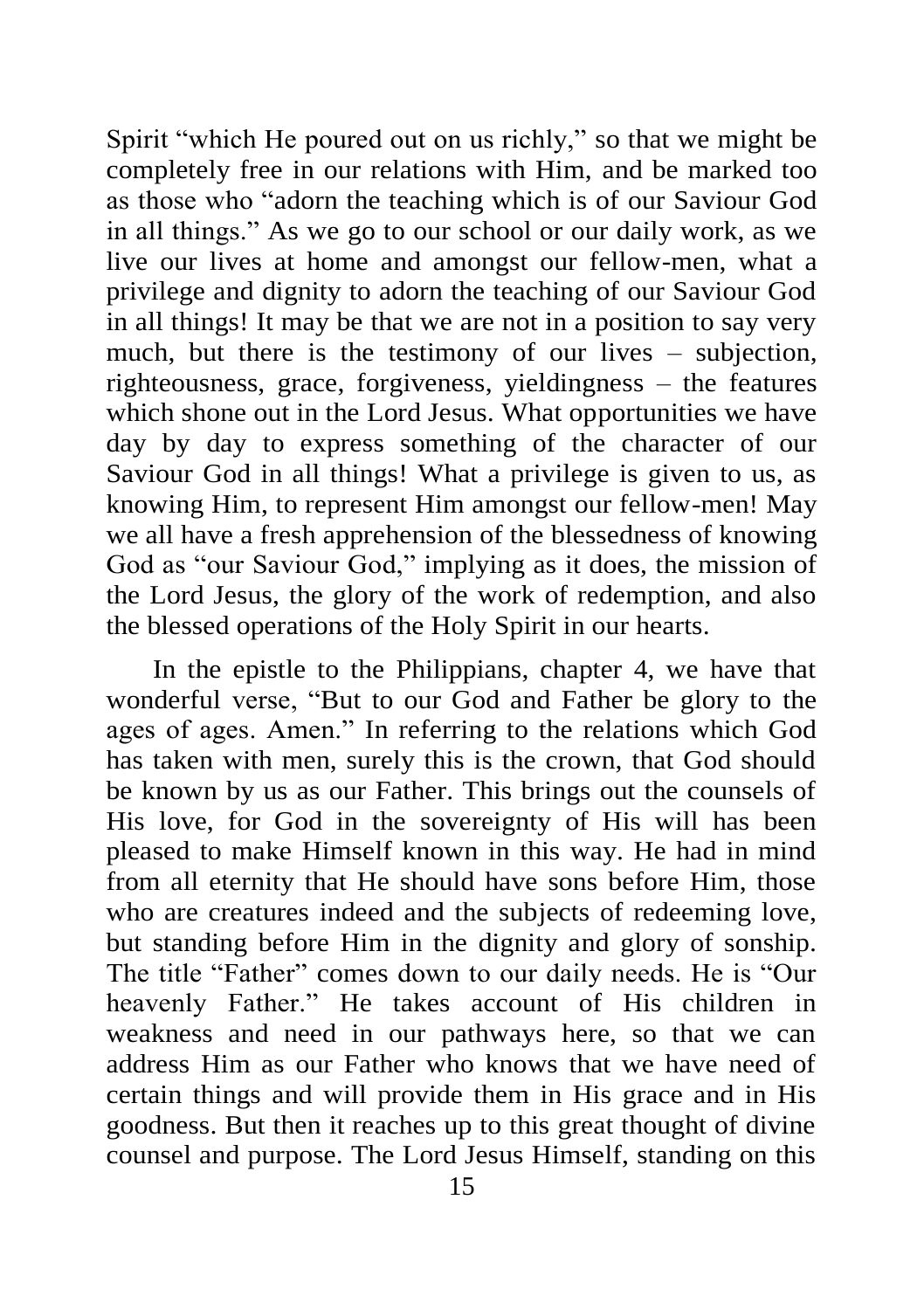earth as a holy Man, could lift up His eyes to heaven and say, "Father," and that is the character in which God would be known by us. He would not have us worship Him on any lower ground than that.

The Lord Jesus, before He went to Heaven, sent that message by Mary Magdalene, "I ascend to my Father, and your Father, and to my God, and your God" (John 20:17). It is wonderful that we are privileged by divine grace to stand before God in the acceptance of Christ, "accepted in the Beloved," all on the ground of redemption, and by the Holy Spirit to lift up our hearts to God and address Him in the language of known relationship as Father. He "has sent out the Spirit of His Son into our hearts, crying, Abba, Father" (Galatians 4:6); that expression implying the greatest possible nearness and the greatest possible intimacy – the language that was used by Jesus Himself at the hour of His sorrow in the garden of Gethsemane. It is for us to appropriate this, and in faith and by the Holy Spirit, to know that God Himself is our Father. Shall we not receive and accept it? Are we not glorifying God by freely entering into the privilege that He has conferred upon us at such a cost, that we should know Him as our Father? He is "the God and Father of our Lord Jesus Christ<sup>"</sup>

In the epistles of the New Testament, this great thought is brought forward continually. In writing to the Thessalonians, believers who were only recently converted, Paul addresses them as "The assembly of Thessalonians in God the Father and the Lord Jesus Christ," and in his second epistle he says: "in God our Father." The thought of God *the* Father brings out the revelation of God in grace, and *our* Father stresses our own personal relations with Him.

I believe the Lord would encourage us to look into the Scriptures, to be like the Bereans, who were "daily searching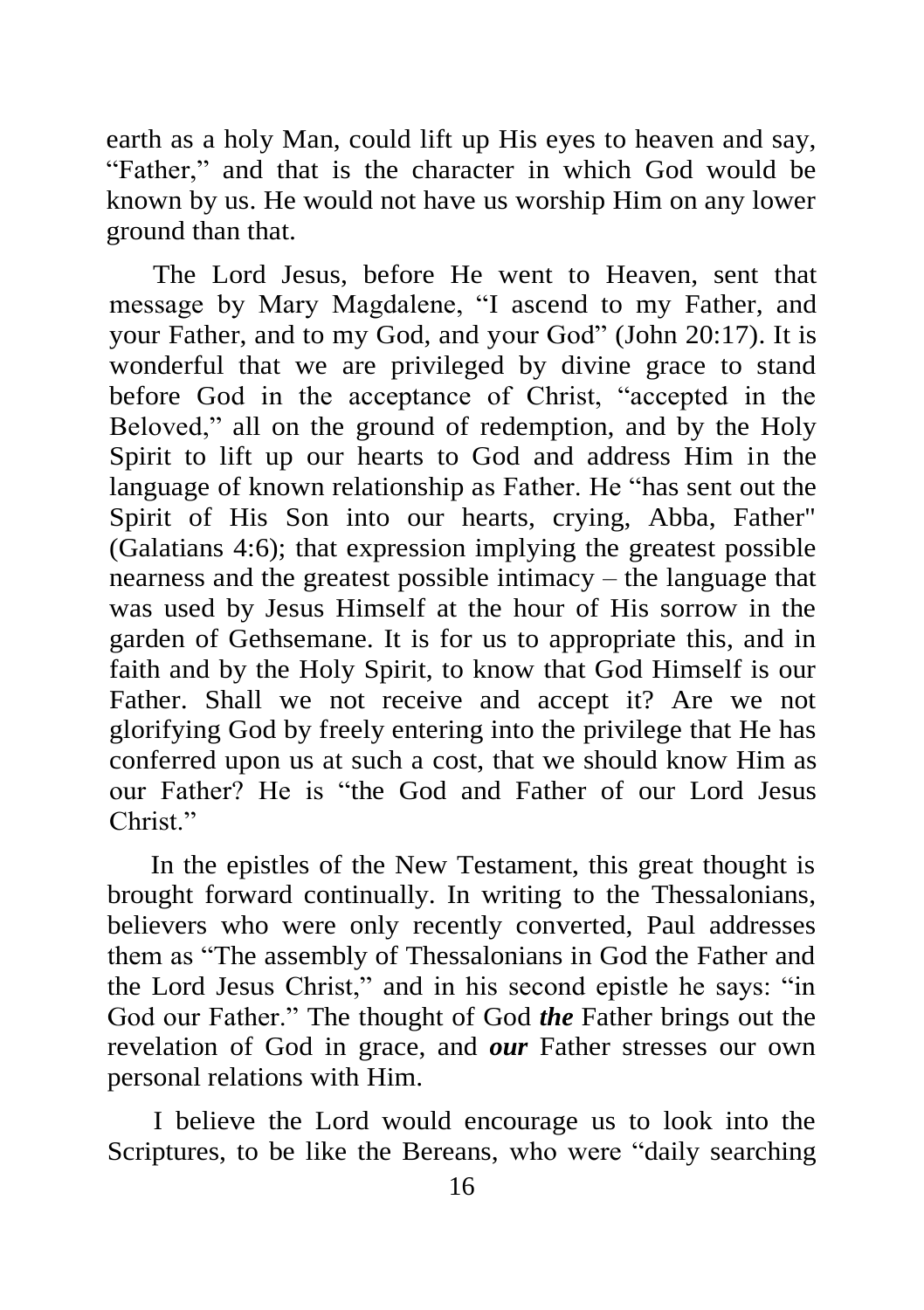the scriptures if these things were so" (Acts 17:11). As we look into the Scriptures in dependence on the Holy Spirit we shall have enlarged thoughts of God. May our consideration lead to great joy and liberty in the knowledge of God! May we also develop a deeper spirit of reverence, for the fear of God is a vital matter in our Christian lives. We have the liberty and joy of knowing Him as our Creator, our Saviour and our Father. As we apprehend the way He has moved towards us thus, we shall be led to an apprehension, as far as the creature can have it, of God Himself, in all the glory of His being, the One who dwells in unapproachable light, but who has come into expression in Father, Son and Holy Spirit, and our hearts will be led to worship Him, to bow before Him and we shall find our greatest joy in disappearing from our own view and having Him before us in intelligent worship.

*Add*res*s given in Johannesburg in 1957 by Walter M. Brown.*

## **EIGHT THINGS EXPRESSED AT THE CROSS.**

*"And when they were come to the place, which is called Calvary, there they crucified him." (Luke 23:33.)*

THUS briefly and concisely is recorded an event which exceeds in marvel and wonder every other event in the world's history. The consequences of that event are stupendous, beyond our poor powers of expression.

The Creator and Sustainer of the universe suffered death – and an ignominious death – at the hands of His own creatures in order that those creatures might be saved; and all His work of redemption was in full accord with the mind and heart of God, whose will He came to do. The crucifixion is an event so far reaching in its consequences, that the human heart can apprehend but little of its fulness, although by faith in the cross, and in Him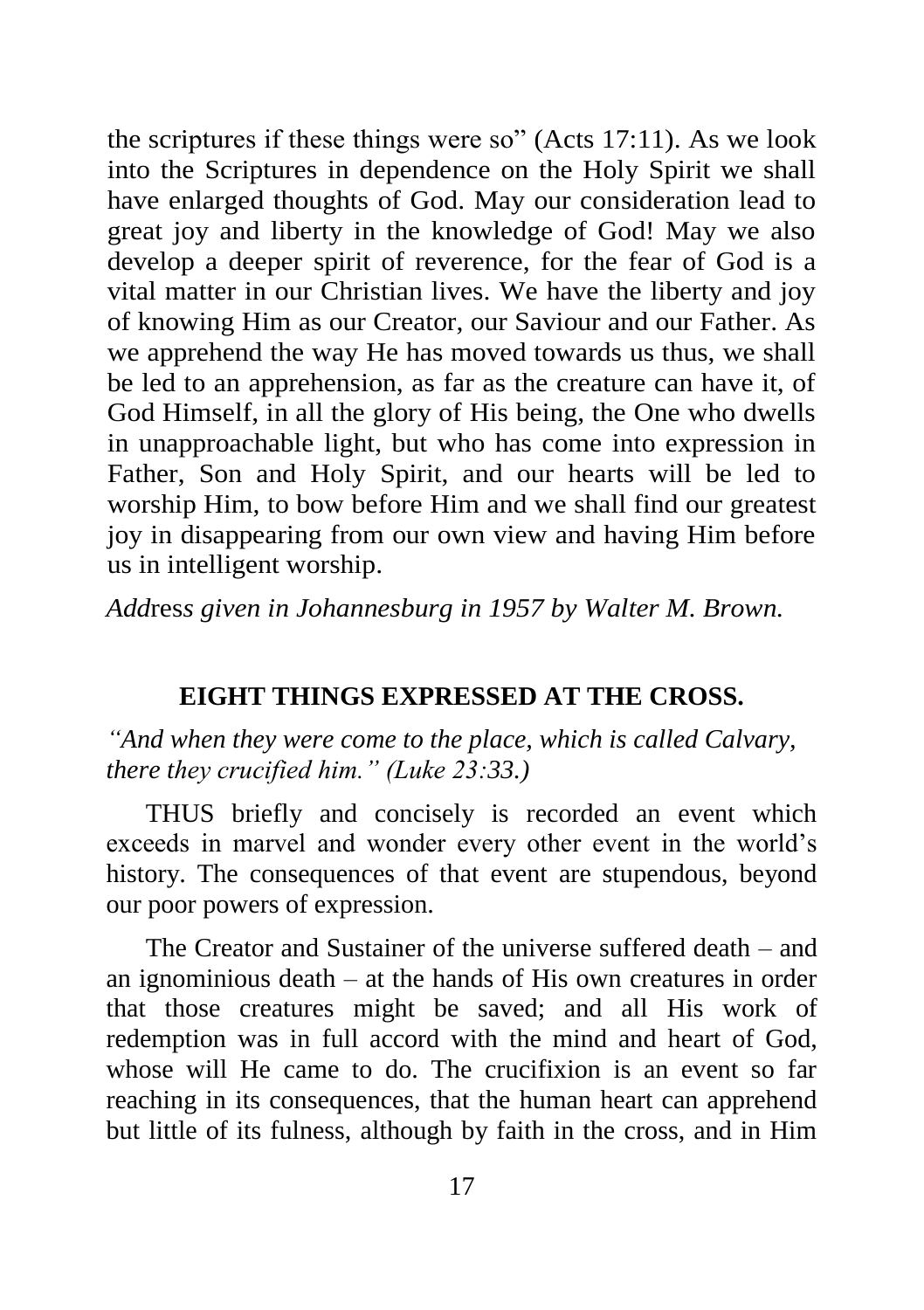who hung upon it, all the blessings which the heart of God can bestow flow out for man in a glorious and never-ending stream.

Let us ponder over eight matters which are revealed in the cross of our Lord Jesus Christ:–

First, then, the cross shows the *maximum of man's guilt*. Man had been tried under varying circumstances – Adam in innocence, Noah under government, Israel under law, the Gentiles under a monarch, such as Nebuchadnezzar – and always the sad story of human failure. The heart of man is evil, and wickedness continually issues from it in one form or another *(Mark 7:14-23).* The full exposure of human guilt could not be made until the cross was set upon Calvary, and then it was shown in all its cruel hideousness.

What was spoken in a parable concerning the lord of the vineyard and his husbandmen was revealed at Calvary as a reality. "Then said the lord of the vineyard, What shall I do? I will send my beloved son: it may be they will reverence him, when they see him. But when the husbandmen saw him, they reasoned among themselves, saying, This is the heir: come, let us kill him, that the inheritance may be ours. So they cast him out of the vineyard, and killed him." (Luke 20:13-15) The Christ of God who had come to make known the heart of the Father, and whose hands dispensed the mercies of God in no stinted or uncertain manner, was "by wicked hands crucified and slain." He came, not to be ministered unto, but to minister; He went about doing good; by His power the blind received sight, the lame walked, the lepers were cleansed, the deaf heard, the dead were raised, and the poor had the gospel preached to them.

None ever sought Christ and went away unblessed; devils owned His name; sickness fled before Him; multitudes were fed by His bounteous hand; good – nothing but good – and that in a volume and of a character hitherto unknown – flowed in full tide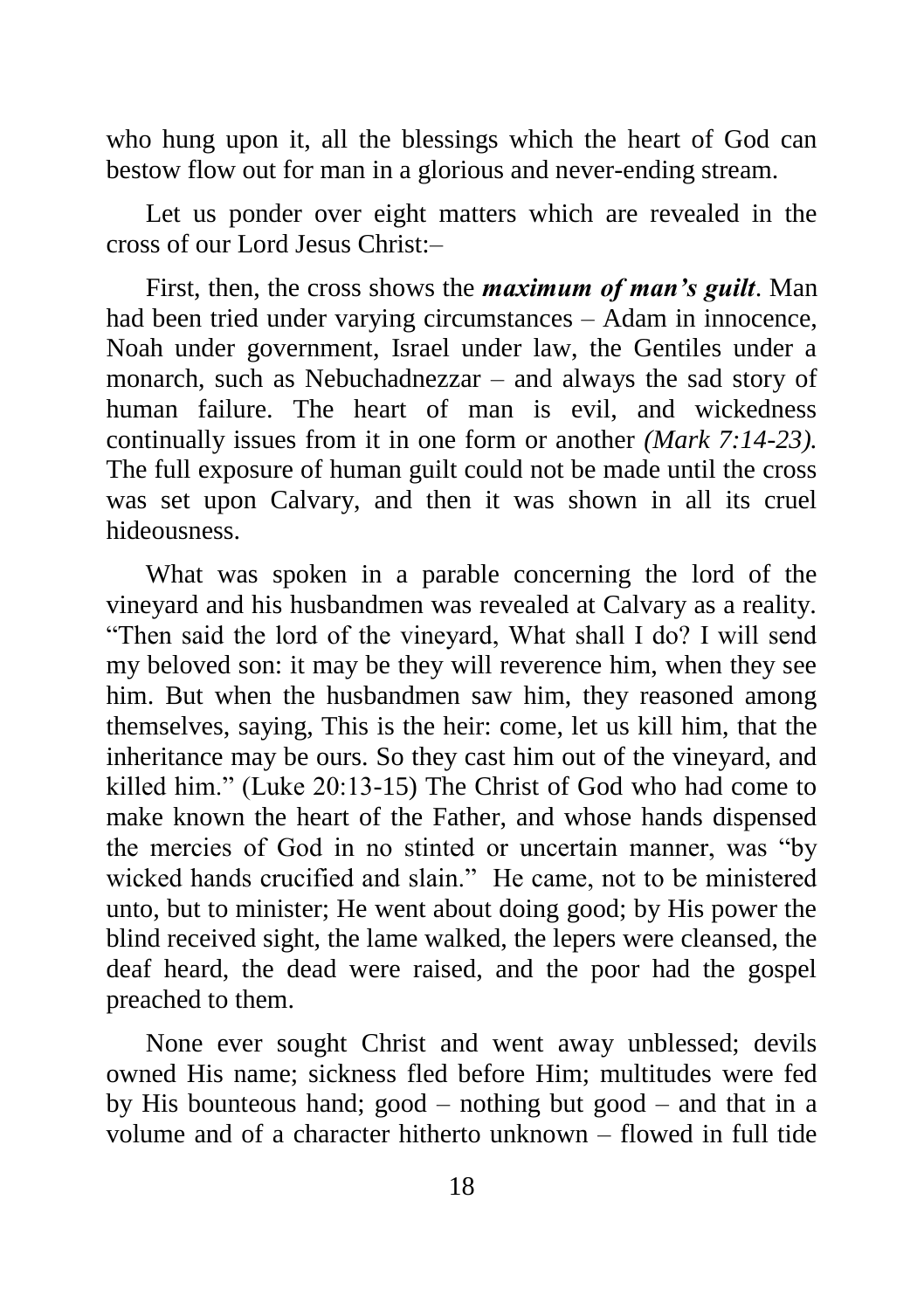from His person. And yet the cry of the crowd was: "Not this man, but Barabbas, Crucify him, crucify him!" When the question, "What think ye?" was put, "they answered and said, He is guilty of death" *(Matt. 26:66).*

"Guilty of death"! The holy, spotless victim was pronounced unworthy to live; and thus the cross brought out the maximum of man's guilt.

Next, the cross *maintains God's righteousness*, for by it God shows how He can be just, and the justifier of him who believes in Jesus. If man is to be saved, salvation must be in accordance with the righteousness of God.

> God could not pass the sinner by, His sin demands that he must die; But in the cross of Christ we see How God can save, yet righteous be.

The death of Christ meets the demands of the throne of God. The wages of sin are taken, the curse of a broken law falls upon the sin-bearer, and God is for ever glorified. We have not to do with a God who overlooks or condones sin, but with a just God, so that the vilest who turns to Him for salvation can, in full accordance with divine righteousness, be saved.

But if the cross shows the *maximum of man's guilt* and if it *maintains God's righteousness*, it is also the *manifestation of God's love*. "In this was manifested the love of God toward us, because that God sent his only begotten Son into the world, that we might live through him" *(1 John 4:9).* Divine love was the same from all eternity, but it was not known in all its greatness till One came who was great enough to declare it. Creation displayed the power and wisdom but not the heart of God; His wonderful dealings with nations and peoples of old gave glimpses of all that He is changelessly for man. But none was able adequately to show Him forth until in the fulness of time a divine being, the "express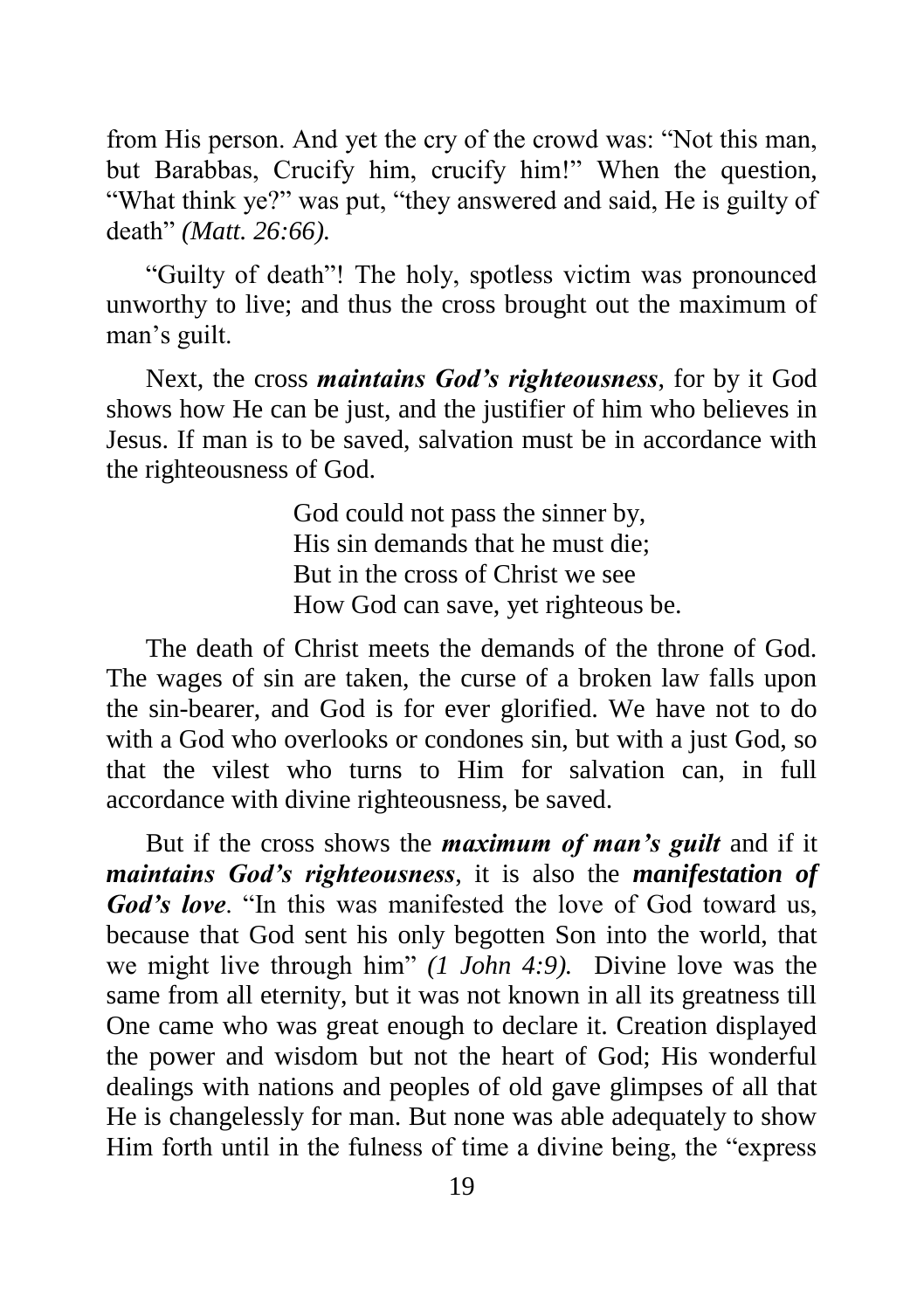image of his person," came amongst us as a Man among men. In every act of His life Christ revealed the heart of God, and He aptly answered the cry of Philip, "Show us the Father," with the reproachful, words: "Have I been so long time with you, and yet hast thou not known me, Philip?" John 14:9).

In His death the Lord Jesus fully revealed the truth that God cannot look upon sin, and He revealed also that God is love. "God so loved the world, that he gave his only begotten Son, that whosoever believeth in him should not perish, but have everlasting life<sup>"</sup>

The cross is also the *means of God's salvation being made accessible* for man. Without it there is no hope for humanity. The seven words which were spoken from the cross – "My God, why hast thou forsaken me?" – express the means by which salvation is secured. The flood-gates of eternal love are lifted, and the blessed tide flows over the solemn scene of the death of Christ. There is no other name given amongst men by which we must be saved. If there had been any other means of salvation, if God's love had been less or His righteousness less, would the prayer of Gethsemane, "O my Father, if it be possible, let this cup pass from me" *(Matt. 26:39),* have remained unanswered?

Once more, the cross is the *measure* of God's grace. Picture a rectangular\* triangle with all its sides equal. Measure the cross if you can, there is but one thing which measures its shame and that is its answering glory. Be sure of this, that the glory resulting to Him who humbled Himself will be in due correspondence with the degradation. As I learn what the one was I gain a truer estimate of the other. Two sides of the triangle – the side of shame and the side of glory – are equal. But there is a third side. *God's grace* equals the shame and equals the glory, and so the cross of Christ measures as naught else can what the grace of God is to man.

\* *Perhaps the author meant 'equilateral' – Editor.*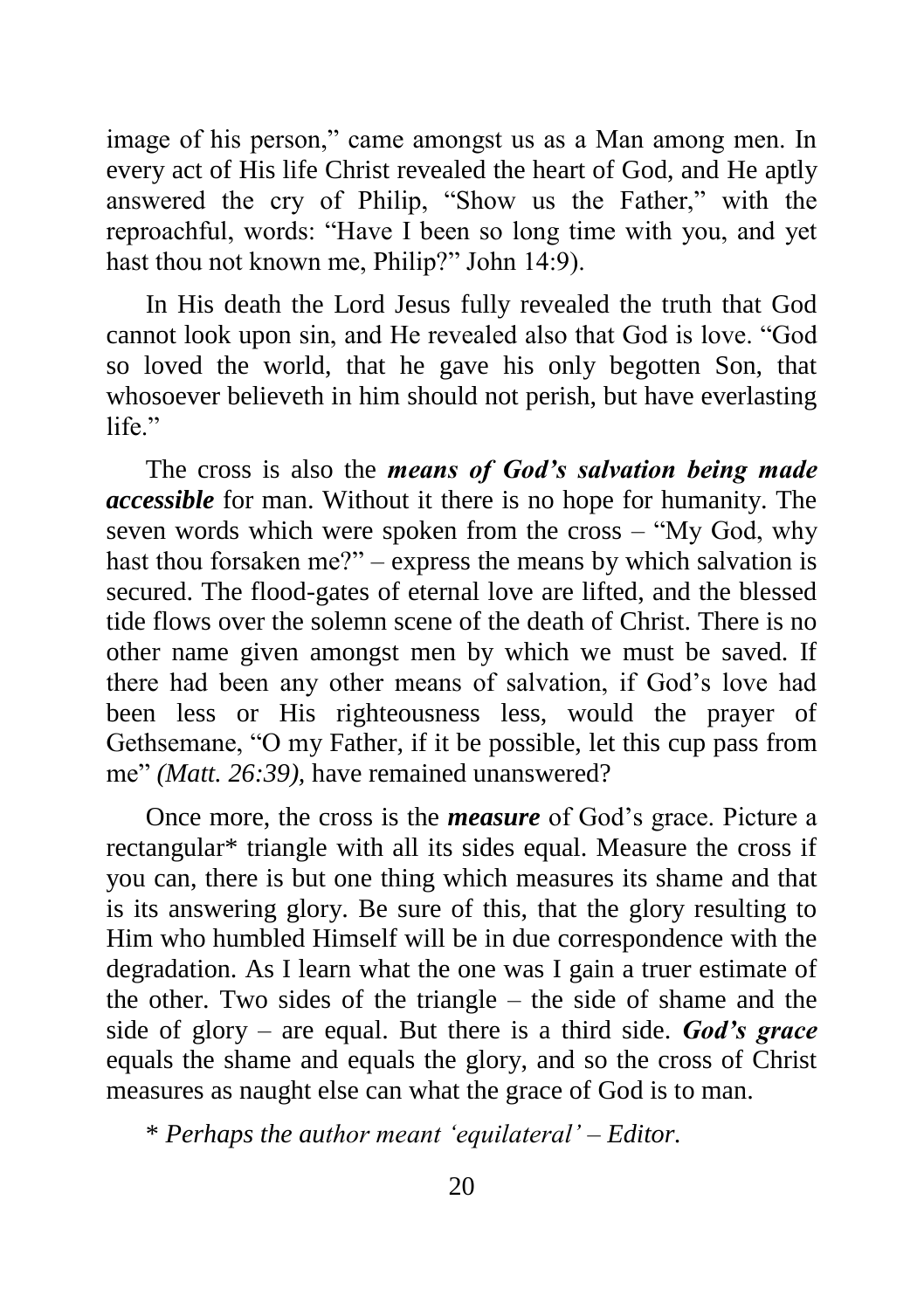"The love of Christ constraineth us; because we thus judge, that if one died for all, then were all dead." Here we see set forth also in that cross, a *motive for* service – the love of Christ. That love "passeth knowledge," and yet, as Paul assures us in his paradox, it is knowable and enjoyable. No other motive can compare with that of His love – the love which led Him to die for such as we are – the wretched, the helpless, the Satan-bound. He died for me as truly as if I were the only person in the wide world, and yet not for me only, but for *all*. What a motive is supplied for seeking to serve the Lord Jesus Christ! First, there is Christ's great love for me personally, and then there is the love wherewith He loved all. Oh, tell of this love; whisper it in the ear of the needy; speak of it in your houses to the two or three; preach it, if you can, to hundreds and thousands; write it with your pen; print it in the papers; spread it through every nook and corner of the land. Teach it to your children; proclaim it to your servants; leave none around you ignorant of it. Hang up, in letters of boldest type, the words, "With his stripes we are healed." Sound aloud the marvellous story of His love – loud as the trump of doom – and make men hear, whether they will or not.

Next, the cross is the *mark of separation from the world*. "God forbid that I should glory, save in the cross of our Lord Jesus Christ, by whom the world is crucified unto me, and I unto the world" *(Galatians 6:14).* Those were the words of a beloved servant of the Master, and what he put into words he carried out in practice. We tread a world stained with the blood of the Saviour – a world which He entered in a stable, and which He left by a cross. Are we seeking to find our rest and our home here without Him? A thousand times, no. Our hearts look on to the time when we shall hear our Lord's voice, and be caught up in the clouds to meet Him, and when we shall be taken by Him in triumph to the mansions prepared for us in His Father's house.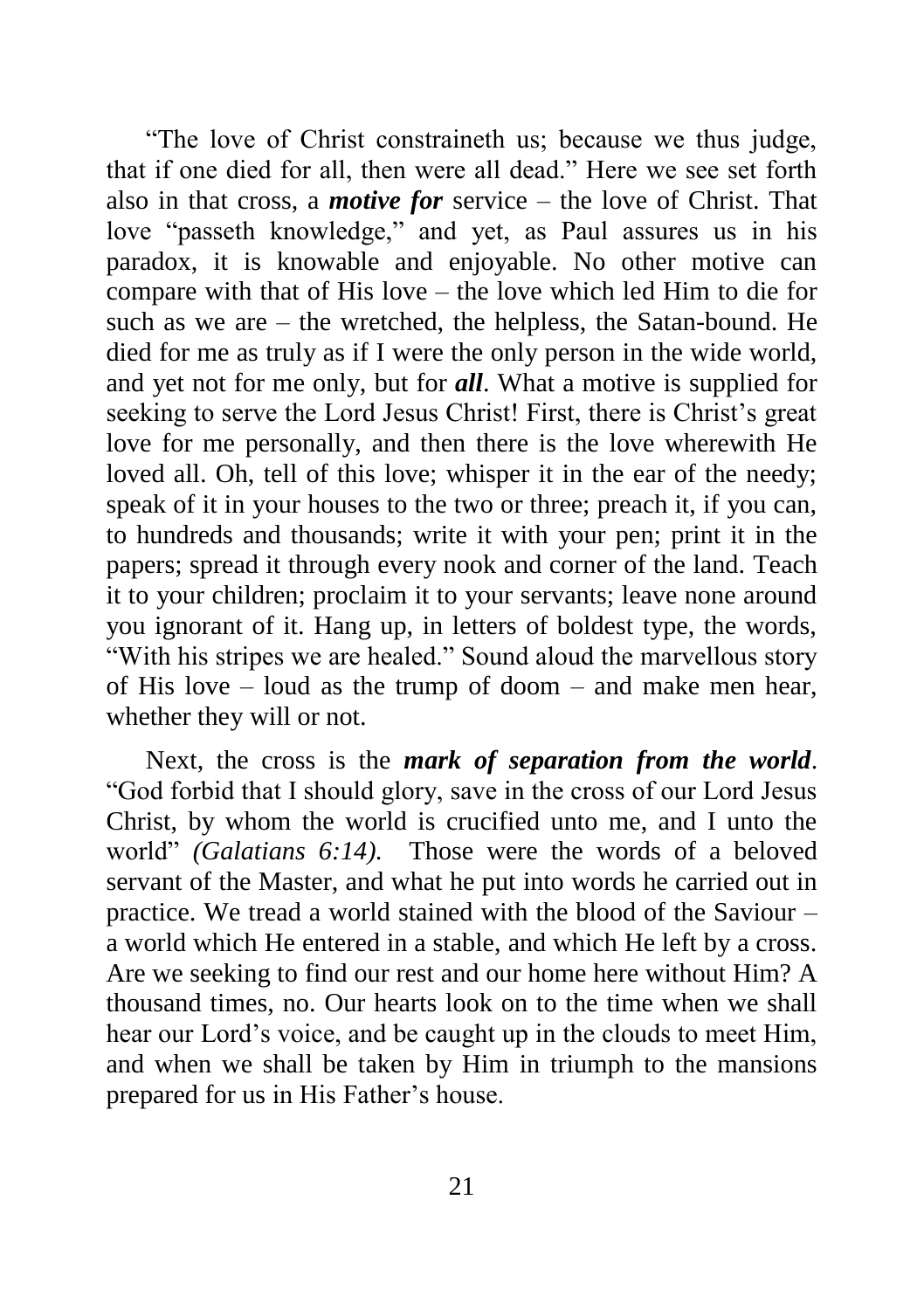Farewell, farewell, poor faithless world, With all thy boasted store; We'd not have joy where He had woe, Be rich where He was poor.

The cross is the theme of the *melody of heaven*.

"Unto him that loved us, and washed us from our sins in his own blood, and hath made us kings and priests unto God and his Father; to him be glory and dominion for ever and ever. Amen" *(Revelation 1:5, 6).*

Join the song of heaven, with a heart set upon a worthy Object – a living, loving, coming Saviour.

> And when in heavenly glory My ransomed soul shall be From sin and all pollution For evermore set free; My soul shall then still praise Him, And loud His grace extol; Thou hast Thyself redeemed me; Yea, Thou hast done it all.

Do not wait for that day, though it is glorious to look on to it, but here and now in this dark scene, amid all its trials and sorrows, add your note of praise to the continuous song of heaven, and learn that there, as here, the theme of the cross supplies entrancing melody. E. C—P.

## **The Remnant in Jude**

Jude 20-23

No one can deny the conservative character of Jude's epistle; I mean by "conservative" the *keeping of that which is good.* Notice, for instance, the expression in the first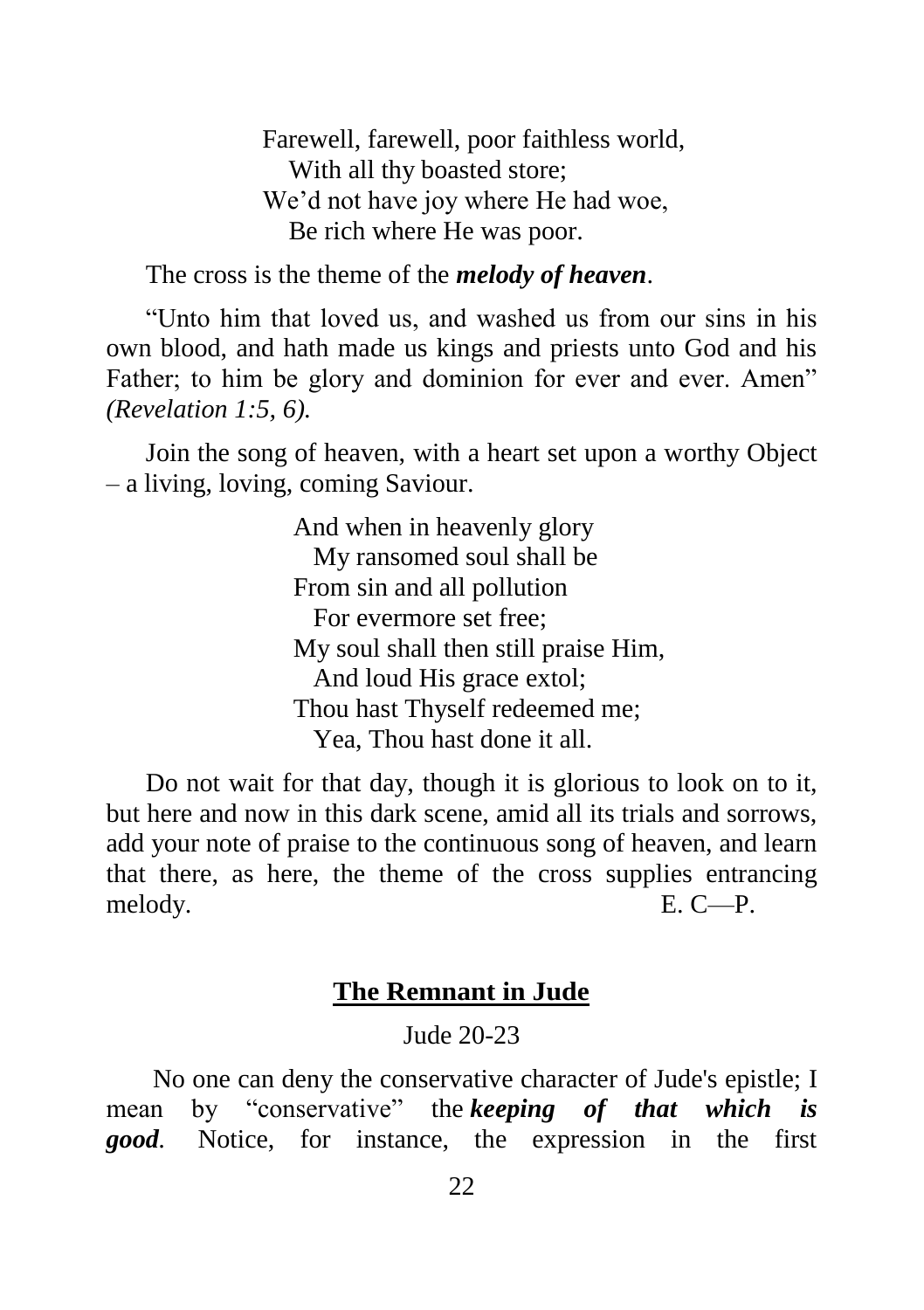verse, *"preserved* in Christ [Jesus;](http://bibletruthpublishers.com/jesus/ljm2424)" and that in the 21st, "*Keep* yourselves in the love of [God.](http://bibletruthpublishers.com/god/ljm20948)" It is the same root word in both cases.

The [apostasy](http://bibletruthpublishers.com/apostasy/ljm20119) is not far off, and, morally speaking, Christendom has left its first estate since many a long [year.](http://bibletruthpublishers.com/year/ljm22511) It is a serious thing to be living in an [age](http://bibletruthpublishers.com/age/ljm20042) when men are ready to throw off the very form of Christianity. Surely we cannot be blind to the fact that soon the [mantle](http://bibletruthpublishers.com/mantle/ljm21516) shall be discarded, seeing, as we can, to follow the illustration of the fable the [wolf](http://bibletruthpublishers.com/wolf/ljm22495)'s [ear](http://bibletruthpublishers.com/ear/ljm20660) above the [shepherd'](http://bibletruthpublishers.com/shepherd/ljm22124)s [cloak.](http://bibletruthpublishers.com/cloak/ljm20485)

Departure from original estate, and utter contempt for all [authority,](http://bibletruthpublishers.com/authority/ljm20191) are the two great things which characterize this epistle; there is a kind of gradation, no doubt, in the way of [Cain,](http://bibletruthpublishers.com/cain/ljm20377) the error of [Balaam,](http://bibletruthpublishers.com/balaam/ljm903) and the gainsaying of [Core;](http://bibletruthpublishers.com/core/ljm20524) for self-will and [murder](http://bibletruthpublishers.com/murder/ljm21638) are followed by corrupt practice, and finally by open rebellion against God.

We are living, beloved [brethren,](http://bibletruthpublishers.com/brethren/ljm20351) in these last and evil days – days in which a railing [judgment](http://bibletruthpublishers.com/judgment/ljm21351) is lightly passed upon all established authorities, and when mockery is applied to true [godliness.](http://bibletruthpublishers.com/godliness/ljm20953) Judgment must fall upon the whole scene; and [Enoch,](http://bibletruthpublishers.com/enoch/ljm20723) the seventh from [Adam,](http://bibletruthpublishers.com/adam/ljm76) had so foreseen the crisis, that he had said, "The [Lord](http://bibletruthpublishers.com/lord/ljm21463) has come amidst His holy myriads, to execute judgment against all" (Darby Trans.), anticipating the terrible issue of this world's history. We are not to be astonished at the state of things, for all has been foretold by the apostles of our Lord Jesus Christ.

Let us look at the final exhortation, and notice the peculiar position and service of the little [remnant](http://bibletruthpublishers.com/remnant/ljm21954) amid all the desolation around. There is one bright spot, as one may [sometimes](http://bibletruthpublishers.com/sometime-sometimes/ljm22223) see one bright ray coming through the clouds in a dark and lowering [evening](http://bibletruthpublishers.com/evening/ljm20768) landscape.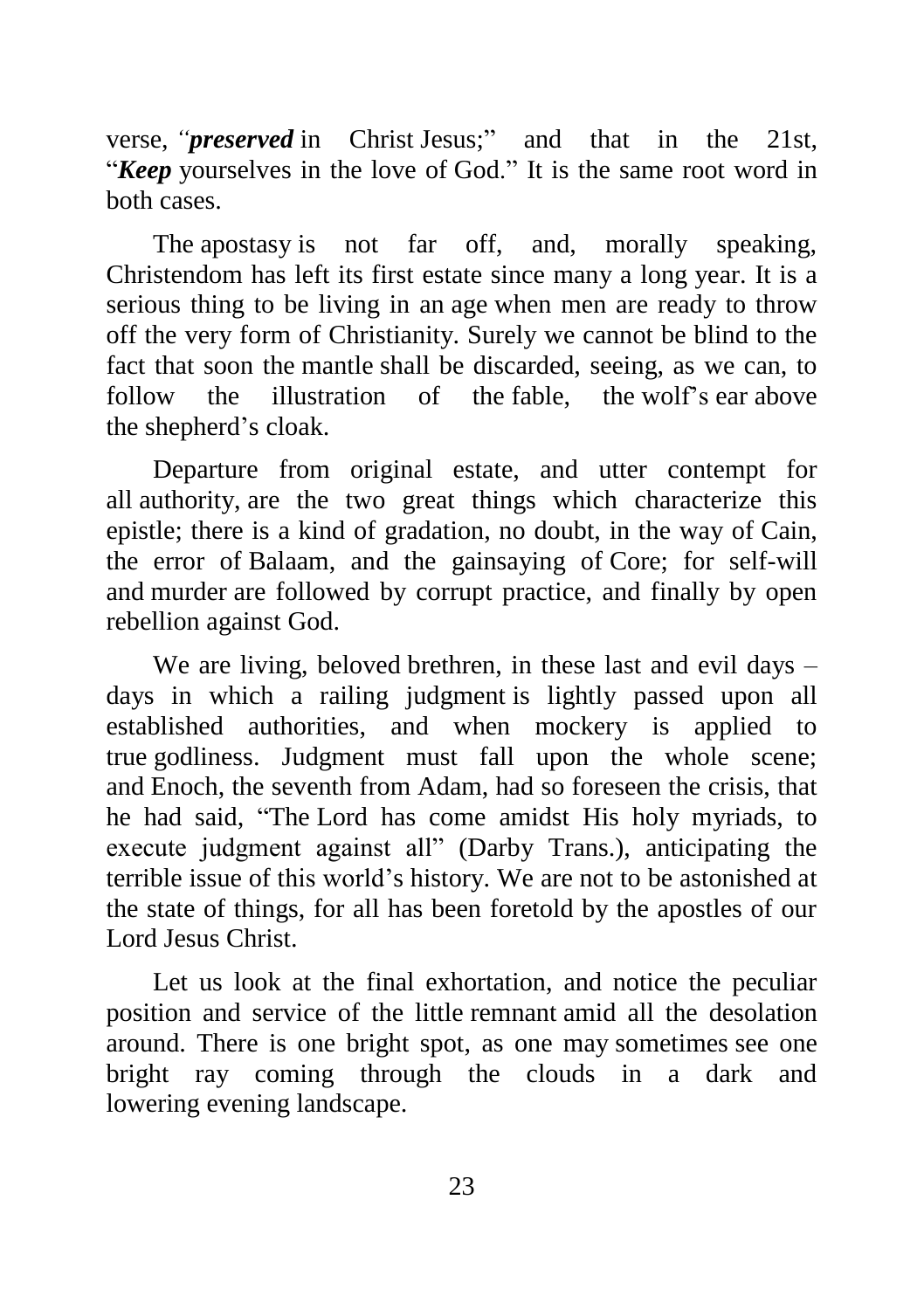Building up yourselves on your most holy [faith,](http://bibletruthpublishers.com/faith/ljm20789) and praying in [the](http://bibletruthpublishers.com/the-holy-spirit/ljm22248) [Holy](http://bibletruthpublishers.com/the-holy-spirit/ljm22248) [Spirit](http://bibletruthpublishers.com/soul-spirit/ljm22234) should characterize our state – keeping yourselves in the love of God, awaiting the [mercy](http://bibletruthpublishers.com/mercy/ljm21564) of our Lord Jesus Christ unto [eternal](http://bibletruthpublishers.com/eternal/ljm20756) [life.](http://bibletruthpublishers.com/life/ljm21443) There is true [edification](http://bibletruthpublishers.com/edification/ljm20678) and true [prayer,](http://bibletruthpublishers.com/prayer/ljm21859) not merely an assent to certain doctrines; and thus we are kept in the love of God, in His unchanging, [infinite](http://bibletruthpublishers.com/infinite/ljm21165) love, while we await the [day](http://bibletruthpublishers.com/day/ljm20584) in which we shall enter into His [glory,](http://bibletruthpublishers.com/glory/ljm20941) and be in our home [forever.](http://bibletruthpublishers.com/forever/ljm20838) [Children](http://bibletruthpublishers.com/children/ljm20464) of the day, we wait that moment when we shall be glorified, and shall be in the proper sphere of that life which we already have in the [power](http://bibletruthpublishers.com/power/ljm21856) of the [Holy](http://bibletruthpublishers.com/holy-ghost-holy-spirit/ljm21115) [Ghost.](http://bibletruthpublishers.com/holy-ghost-holy-spirit/ljm21115)

Notice that "mercy" characterizes this epistle; it is displayed to us every day and every [hour,](http://bibletruthpublishers.com/hour/ljm21132) and shall [crown](http://bibletruthpublishers.com/crown/ljm20549) our whole history upon [earth,](http://bibletruthpublishers.com/earth/ljm20664) when the Lord shall come to take us out of this dark world, before Enoch's vision be accomplished.

It is very blessed when there is true building up and true prayer; it is not merely "by" or "through" the Holy Ghost, but it implies also a [spiritual](http://bibletruthpublishers.com/spiritual/ljm4152) state, so that the prayers are truly for Christ's glory, even in the midst of all the evil of the [last days.](http://bibletruthpublishers.com/last-time-last-days/ljm21410) (Compare [John 16:23, 24.](http://bibletruthpublishers.com/lbc1013KJV#v23)) Then comes a special service, needing spirituality – the service of separating the precious from the vile.

[Jeremiah,](http://bibletruthpublishers.com/jeremiah/ljm21269) in the 15th chapter of his [prophecy,](http://bibletruthpublishers.com/prophecy-prophet/ljm21875) was separate from the [assembly](http://bibletruthpublishers.com/assembly/ljm20171) of the mockers when [Jehovah](http://bibletruthpublishers.com/jehovah/ljm21261) sent him to take forth the precious from the vile; and so in Jude's epistle there must be a state of spiritual vigour and [communion](http://bibletruthpublishers.com/communion/ljm20503) (may we have more of it!) before we attempt to help others. I well remember, many years ago, trying to pull a lad out of the water, and *falling into it myself.*

Spiritual discernment is needed so as to be able to pluck out of the [fire](http://bibletruthpublishers.com/fire/ljm20814) some who are in it; fear too, lest, in accomplishing this difficult work, one's own garment be stained. It is a wonderful and blessed service amid all the corruption; and the maintaining of a spiritual state, of the consciousness of God's infinite love to us, and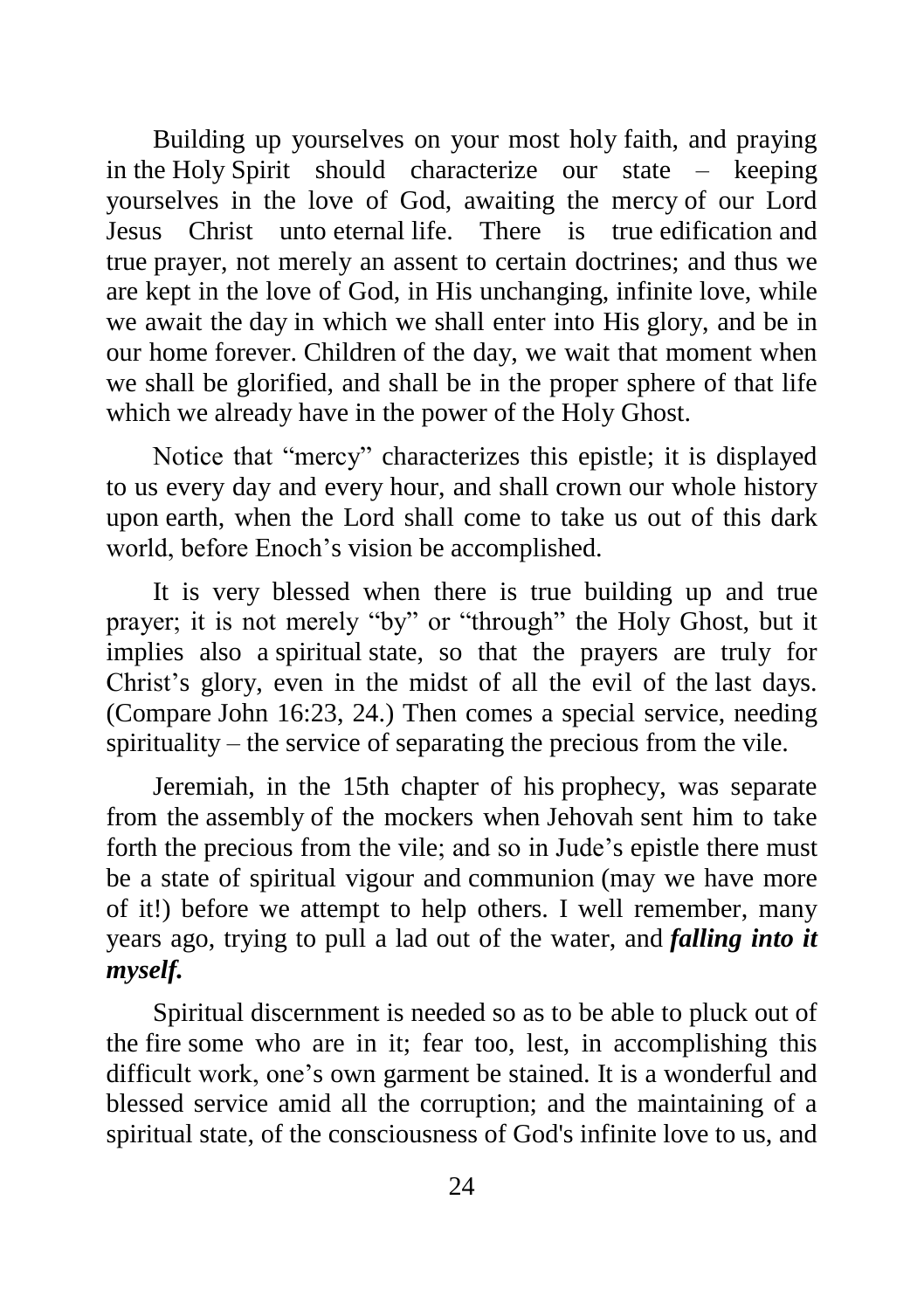of a sense of the mercy of our Lord Jesus Christ, are needed every moment of our lives; otherwise, we might be overcome of evil.

The last two verses bring before us the power of the only God our Saviour, who is able to keep us and sustain us in a critical [time](http://bibletruthpublishers.com/time-times/ljm22366) and a difficult service. We ourselves have been delivered, and He will use us to the very end of our course for the [deliverance](http://bibletruthpublishers.com/deliverance/ljm20603) of others. May we have faith in Him. There will be loud shouts of [joy](http://bibletruthpublishers.com/joy/ljm21339) when the victory shall be proclaimed before the universe; in the meantime, may we depend upon our Saviour God.

To Him that is able to keep you from falling (that is, without stumbling), and to present you faultless before His glory with exceeding joy (with exultation), to the only God our Saviour, through Christ Jesus our Lord, be glory, majesty, might and authority, both now and to all the ages. [Amen.](http://bibletruthpublishers.com/amen/ljm20090)

*Edward L. Bevir (1847-1922)*

#### **Christ leading us to the Father**

#### John 17

Throughout this gospel we have the Lord Jesus bringing the Father before us. In the first chapter we have: "No one has seen God at any time; the only begotten Son, who is in the bosom of the Father, *He* hath declared Him." For those who had eyes to see it, all that the Lord Jesus said and did revealed the Father. He spoke what the Father gave Him to say and did what the Father gave Him to do *(see ch. 5, vv. 19 and 36; ch. 8, v. 28; ch. 12, v. 49; ch. 14, v. 31; ch. 17, v. 4).* His food was to do the will of the Father who had sent Him and to finish His work *(ch. 4, v. 34).* He could say that He lived on account of the Father *(ch. 6, v. 57)* – His Father was everything to Him. Then He told His disciples that the love with which He loved them was the same love as He knew with His Father *(ch. 15, v. 9).* Everything was to direct their thoughts to the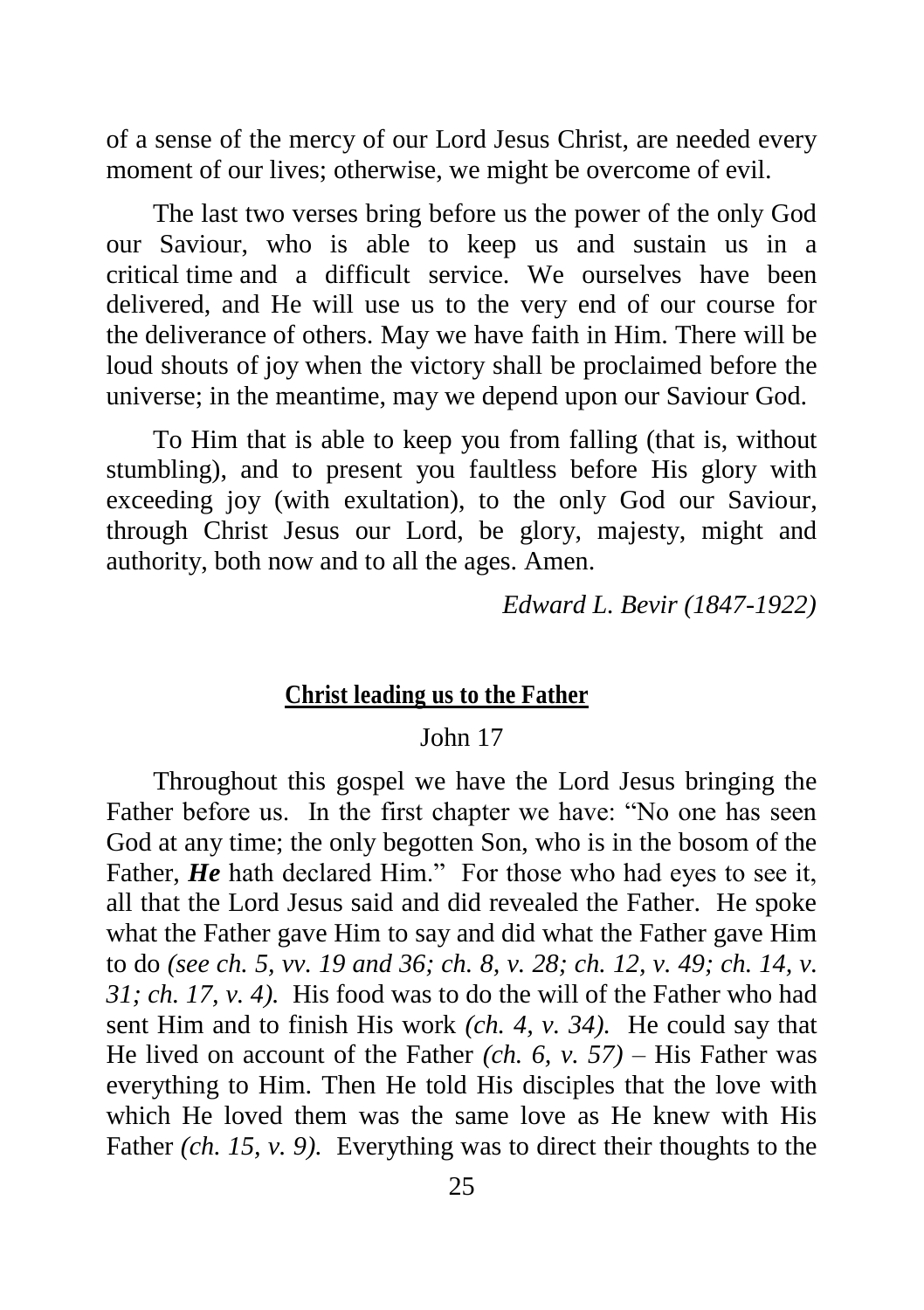Father. So in chapter 14 the Lord Jesus says to Philip, "He that hath seen me has seen the Father" *(verse 9).*

Now in this prayer the Lord Jesus expresses His desire that His disciples might know their relationship with the Father: "This is the eternal life, that they should know Thee, the only true God, and Jesus Christ whom Thou hast sent." Then He identifies them as "the men whom Thou gavest Me out of the world"  $(v, 6)$  – they were the love-gift of the Father to Christ. In verse 11 He asks that the Father should keep them in His name, as He contemplates His own return to the Father.

In this prayer, in speaking of what lay before Him the Lord focuses not on the circumstances of His death – the cross and all the associated suffering and shame – but on His return to the Father: "And now I come to Thee" (v. 13). What a contemplation this is for us! – to consider Christ not as the world saw Him in His rejection and shame but as the Son returning in all His dignity to the Father whose will He had completed in every particular.

As He returns to His Father He desires that something of His own relationship with Him should be reflected in those who belong to Him: "that they may be all one, as Thou, Father, art in Me, and I in Thee, that they also may be one in us …" *(v. 21).* Then we see the unselfishness of the love of Christ for His own in that He desires to share His *glory* – the glory the Father had given Him – and His *place* with those whom the Father had given Him *(verses 22 and 24).*

Of course, our entering into these wonderful things depended on the death of Jesus. "Except the grain of wheat falling into the ground die, it abides alone; but if it die, it bears much fruit" *(ch. 12, v. 24).* So it was in resurrection that the Lord Jesus said to Mary, "Go to My brethren and say to them, I ascend to My Father and your Father, and to My God and your God" *(ch. 20, v. 17).*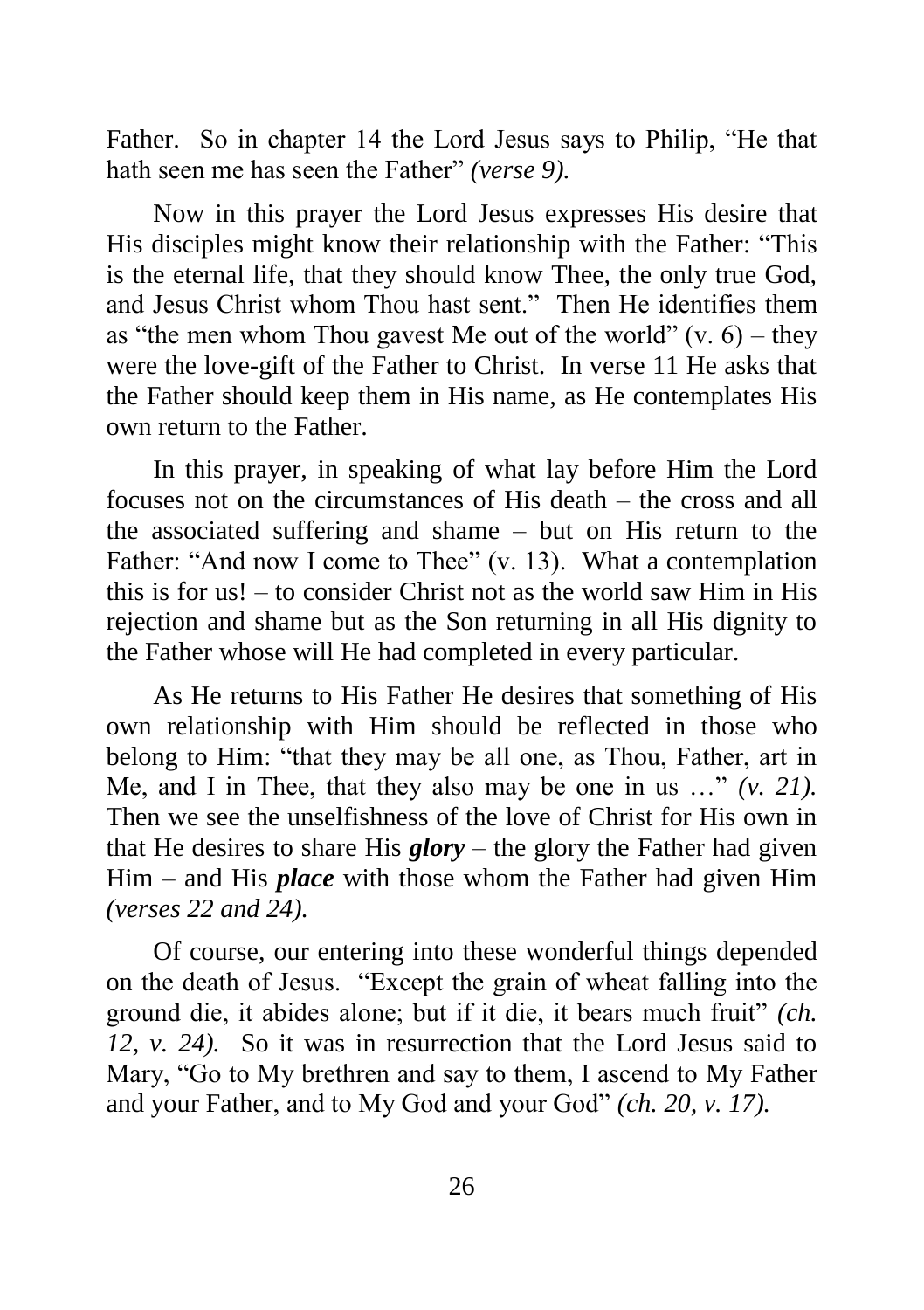What a privilege it is to be so brought by Christ before His Father – the Father who loved Him before the foundation of the world and who loves us too with that same love. Oh, that we might know the blessedness of these wonderful, divine relationships in greater measure!

*Based on a word given by Geoffrey Bacon at a meeting for the breaking of bread, 15th March 2015 – included by request.*

#### **DISCIPLINE**

"My son, despise not the chastening of the Lord; neither be weary of his correction: for whom the Lord loveth he correcteth, even as a father the son in whom he delighteth" (Proverbs 3:11). This is a very distinct mark of Wisdom's children, for it is written, "If ye be without chastisement, whereof all are partakers, then are ye bastards and not sons" (Heb. 12:8). Everything that tries us, that is a check upon us, that causes exercise of heart, and makes us sensible of weakness in ourselves, is of the nature of chastisement. It may come in the way of difficulties in the path of faith; or in the shape of such trials and sorrows as are common to men – loss of property, loss of health, or bereavement; or it may be as the governmental consequences of sin; but in one way or other *all* have it. It is "for our profit, that we might be partakers of his holiness" (Heb. 12:10).

That is, it serves to break down that which is not of God in us, and thus it is a real help to us.

I cannot now go into the subject at any length, but I should like to call your attention to the twofold admonition in connection with it. The two things against which we are warned are *Despising* and *Fainting. "Despise* not thou the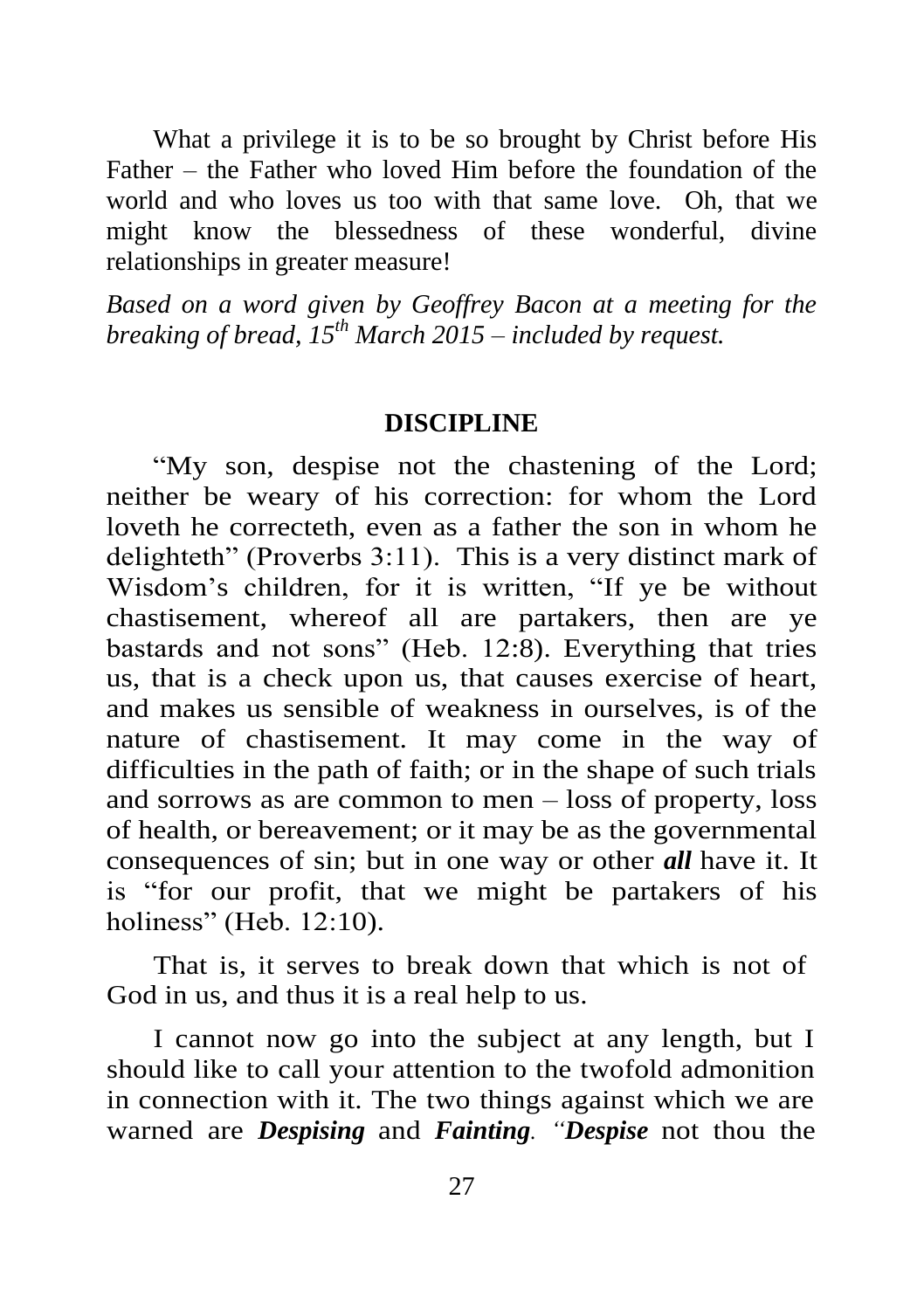chastening of the Lord, nor *faint* when thou art rebuked of him" (Heb. 12:5). To *despise* the chastening of the Lord is to treat it as if the Lord had nothing to do with it, as if it had happened purely by chance. Suppose I take cold and am laid aside by it, and I take it just as a matter of course – perhaps blaming myself for not being more careful – I think that is despising the chastening. It may be true that I was careless in exposing myself unnecessarily to a draught, and that as a natural consequence I took cold. But behind all that the Lord permitted it for my profit, and if I recognize the Lord's hand in it, and bow to His dealing with me, I shall get blessing out of it. It is wonderful what rest and peace one gets under the chastening when one recognizes the Lord's hand in it. The moment you turn to the Lord, and your heart says, I wonder what the Lord intends to teach me by this, the character of the chastening is altogether changed for you. Not that it is removed or altered, but it wears quite a different aspect to you. You own the Lord's hand in it, and then you are divinely exercised by it.

It is very common for believers to say, But my chastening is the result of my sin and folly. I am just reaping what I have sowed. How can there be any blessing in that? Well, my brother, if you have judged the sin and folly, and got right with the Lord about it all, you will be most ready to own *His* hand in the chastening. You will bow under it in subduedness of spirit, and humble yourself under the mighty hand of God, and such is His infinite grace that He wi11 now make the consequences of your sin *a great spiritual help* to you. If *the Lord's* hand is in it, it is surely for your blessing. Then do not for a moment allow yourself to cherish the *cold* despairing thought that you are suffering under the action of an inflexible and mechanical law of nature. Your suffering is "the chastening of the Lord."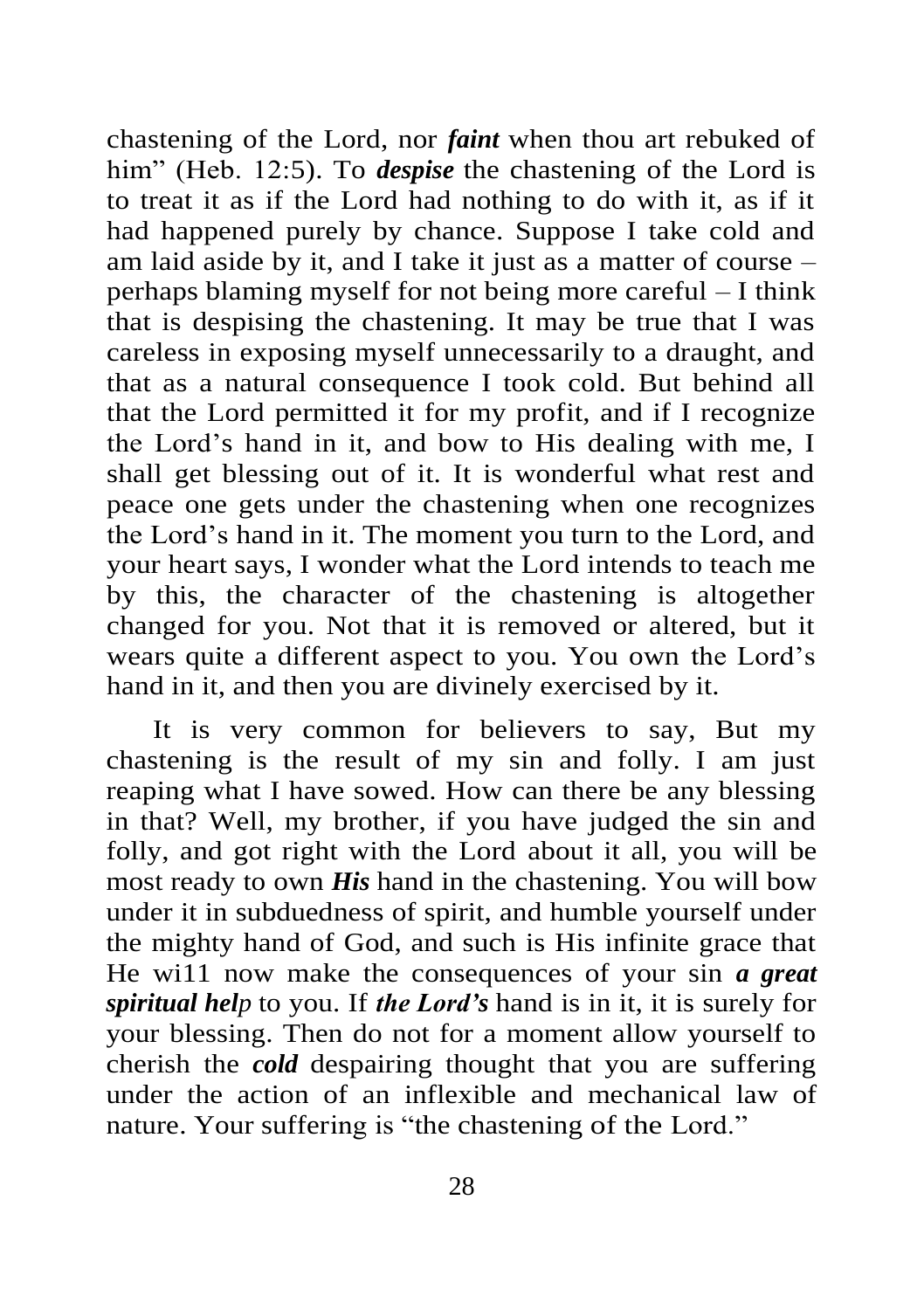It seems to me that the Corinthians present to us an example of men who *despised* chastening. Many were weak and sickly among them, and many slept, and yet there does not appear to have been any recognition that this was the hand of the Lord. This shows that ministry may be used to enlighten us as to the object of chastening. Paul's epistle gave them light, and recovered them from the terrible condition into which they had fallen.

The second danger is that we may *faint* when we are rebuked of the Lord. The recognition of the Lord's *love* would preserve us from this. If we recognize *the Lord* in it, we shall not despise it; if we recognize His *love* in it, we shall not faint under it. "Whom the Lord *loveth* He correcteth." The consciousness that the chastening is all the outcome of divine love wi11 preserve us from fainting. You may have heard of the singer who went to a great master to be trained, and who, to his great surprise and disappointment, was kept singing one sheet of exercises for six years. Very weary did the pupil become of his exercises, but at the end of six years the master dismissed him as a perfect singer. The weary exercises had done their work in training and developing his voice, and all unknown to himself he had profited immensely by them. Many bitter hours of vexation would have been spared him if he had had unwavering confidence in the master's love. We, like him, have to go through our exercises, and often there is a sameness and monotony about them which makes the tendency to weariness very great. We are often inclined to think that the chastening is doing us no good, and that it is more a hindrance than a help. Beloved brethren, let us remember that a Master Hand has ordered those exercises for us, and deep eternal *love* is behind them all. How blessed to be able to look upon every trial and difficulty, upon every pressure and cause of exercise, as an express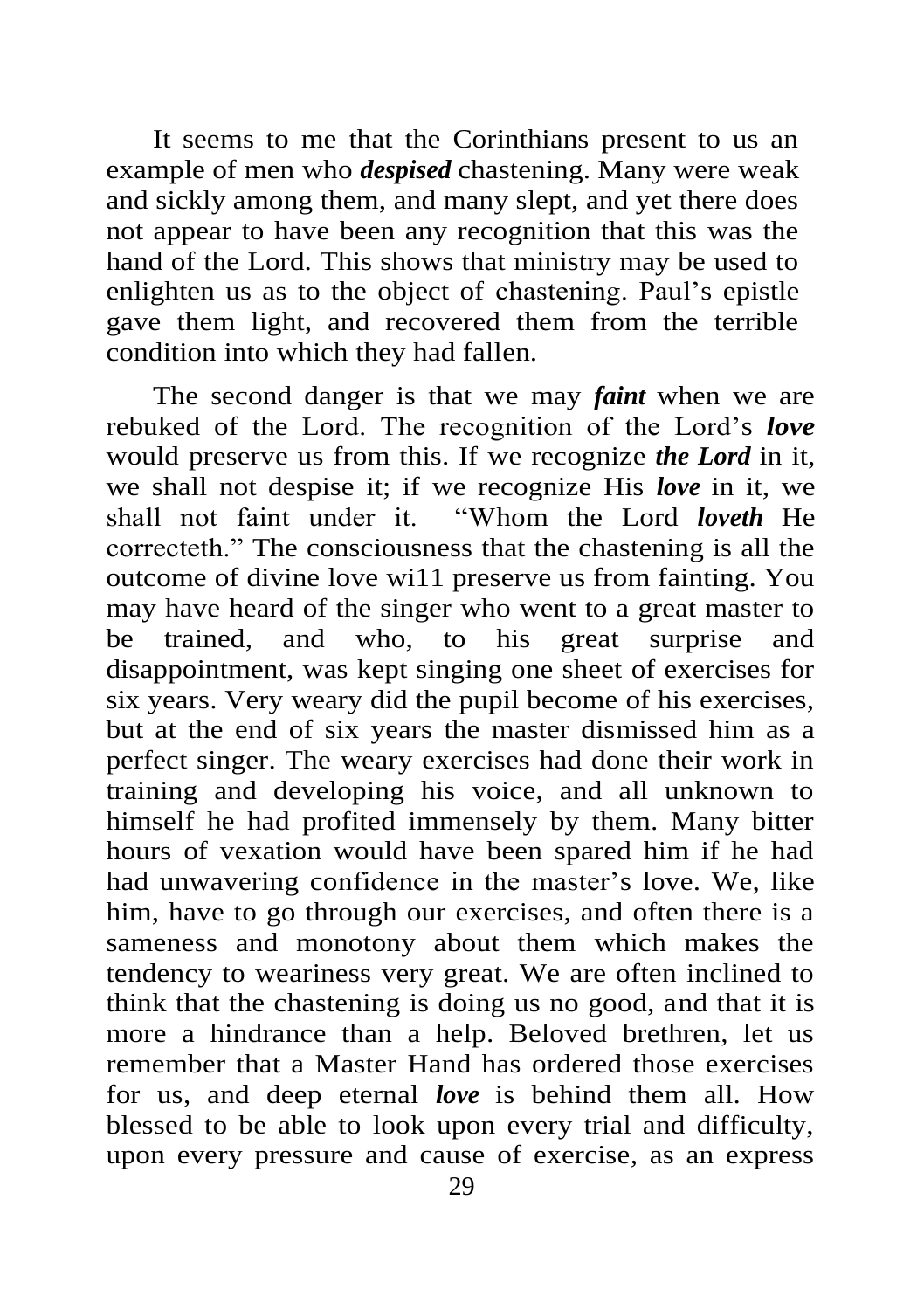token of the Lord's love! We feel it to be "not joyous, but grievous;" it is a very real check upon us – it would not profit us if it were not; but we know the love that is behind it, and this is enough.

The Thessalonians give us an example of the liability to *faint.* The enemy seems to have used their tribulations and persecutions to discourage them, and to make them think that they were suffering in wrath from the Lord. The apostle writes to them to beseech them not to be "soon shaken in mind," or "troubled," and he speaks to them as "brethren *beloved of the Lord,"* and prays that their hearts might be comforted by "our Lord Jesus Christ Himself, and God, even our Father, *which hath loved us,* and hath given us everlasting consolation and good hope through grace" (2 Thess. 2:1, 2, 13, 16, 17). He seeks to confirm their hearts in the assurance of divine *love,* as the great preservative against the tendency to faint.

*Extracted from "The Paths of Life" by Charles A. Coates.*

## **POETIC PAGES**

## **"Consolation in Christ"**

Philippians 2:1

CHRIST, our Lord, our consolation, Sweetest streamlets from Thee roll, Turning every tribulation, Into blessing to the soul.

Are we labouring 'neath temptation; Do the angry storm-clouds rise? Christ is all our consolation; Deepest gloom before Him flies.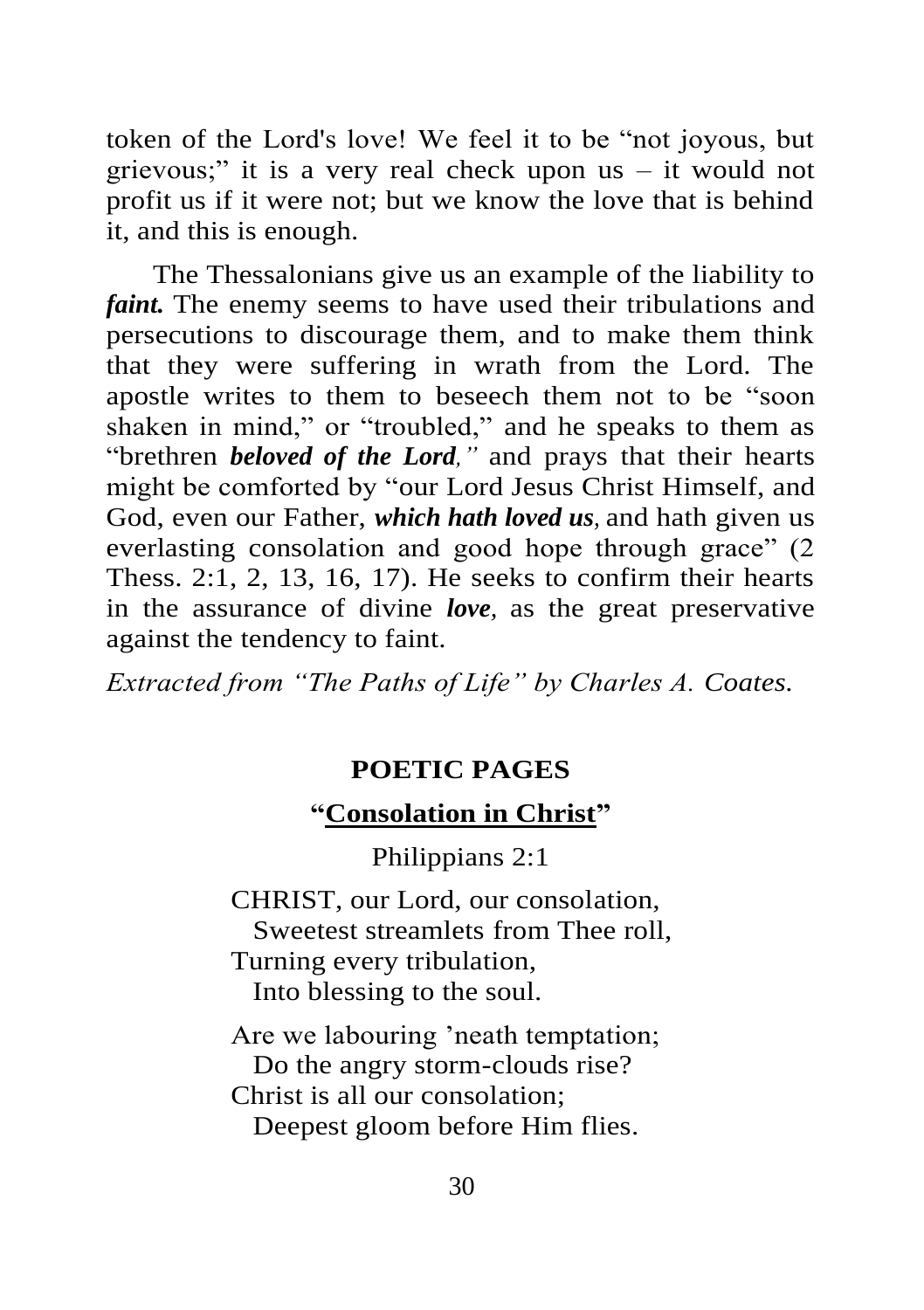Or the waters of affliction Ceaselessly around us roll? Christ is all our consolation; He alone can then console.

Or the furnace burning fiercely, *Seems* at times *too hot* to bear? Christ is all our consolation; He is *with us* – even *there!*

Does the pilgrim way, so weary, Cause both heart and flesh to fail? Christ is all our consolation; Through His strength we must prevail.

In our home, where consolation Will abound for evermore, Christ will still be all its glory, He the One whom we adore.

*E.G.*

#### **THE LORD'S COMING**

Lord, we're waiting for Thy coming, For that moment now so near; When the voice of the archangel, And the trump of God we hear.

When we hear Thy voice, Lord Jesus, And Thy blessed face we see; Caught into the air to meet Thee, We shall in Thy likeness be.

Oh! the rapture, blessed Jesus, Of that meeting in the air; We shall be for ever with Thee, And shall then Thy glory share. */ P.T.O. …*